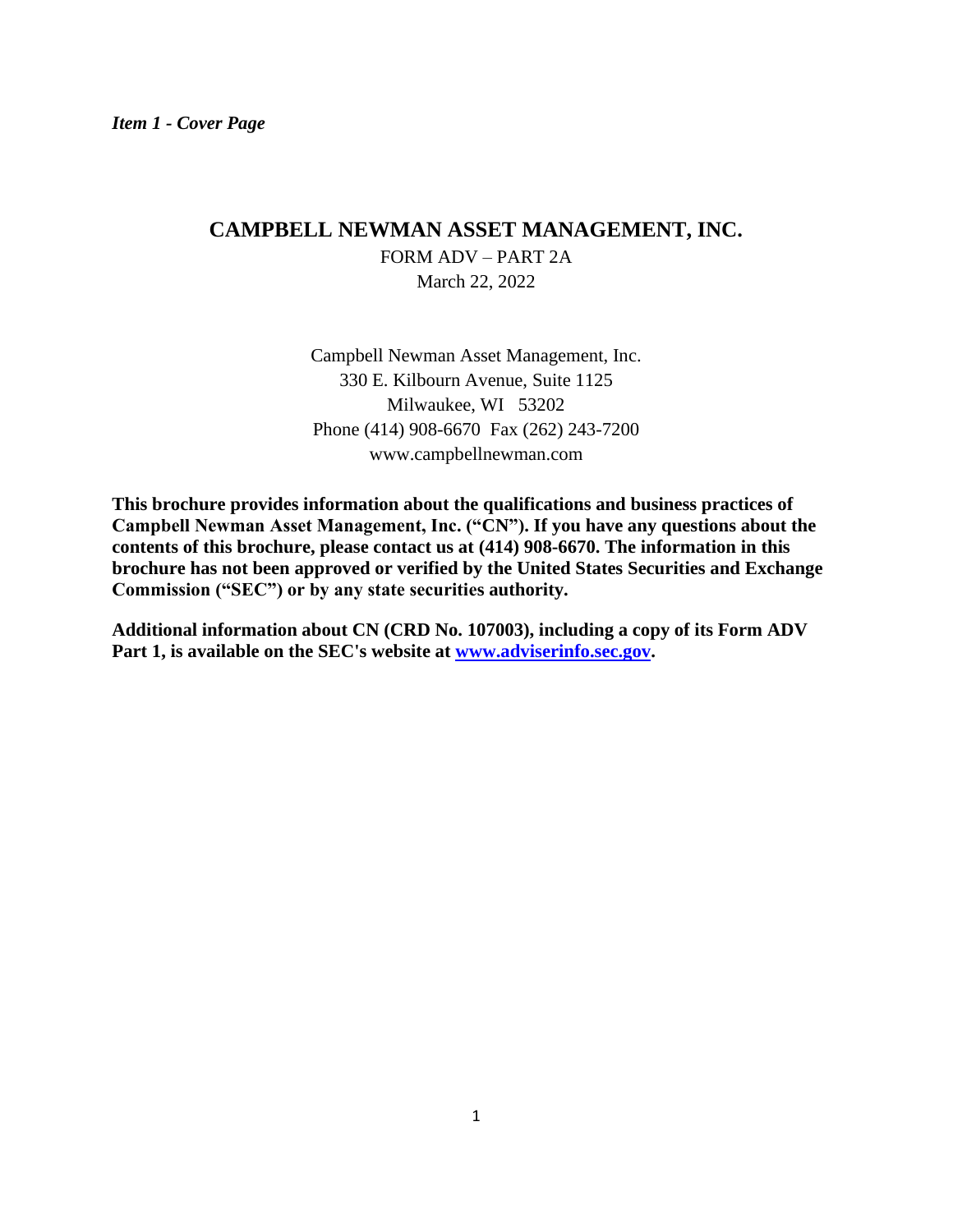# *Item 2 - Material Changes*

CN has made no material changes to its Disclosure Brochure since its last annual update on March 19 2021.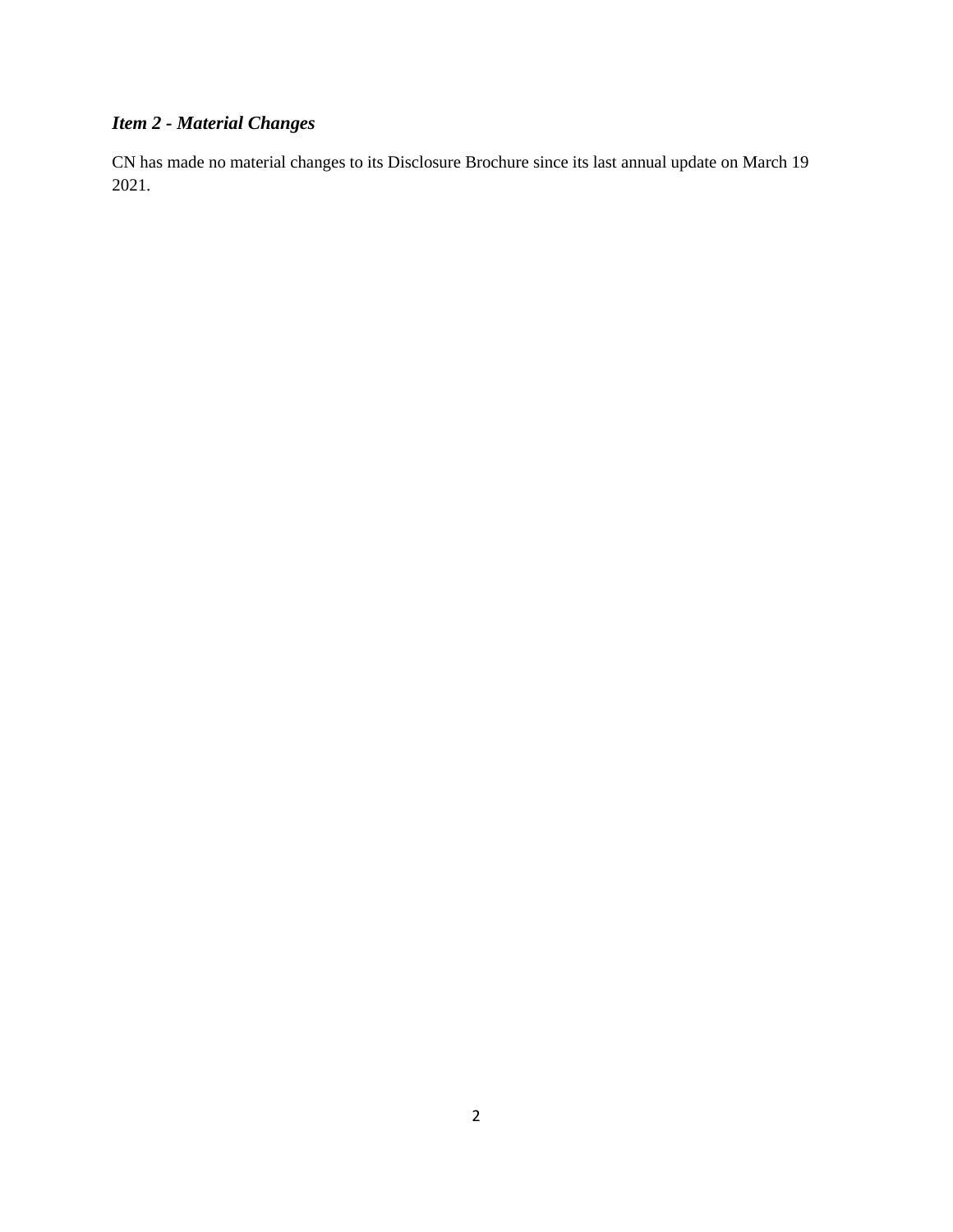# *Item 3*

Item

## **Table of Contents**

# Page

| 2  |                                                                               |    |
|----|-------------------------------------------------------------------------------|----|
| 3  |                                                                               |    |
| 4  |                                                                               |    |
| 5  |                                                                               | -5 |
| 6  |                                                                               |    |
|    |                                                                               |    |
| 8  |                                                                               |    |
| 9  |                                                                               |    |
| 10 |                                                                               | 9  |
| 11 | Code of Ethics, Participation or Interest in Client Transactions and Personal |    |
|    |                                                                               |    |
| 12 |                                                                               |    |
| 13 |                                                                               |    |
| 14 |                                                                               |    |
| 15 |                                                                               |    |
| 16 |                                                                               |    |
| 17 |                                                                               |    |
| 18 |                                                                               |    |
|    |                                                                               |    |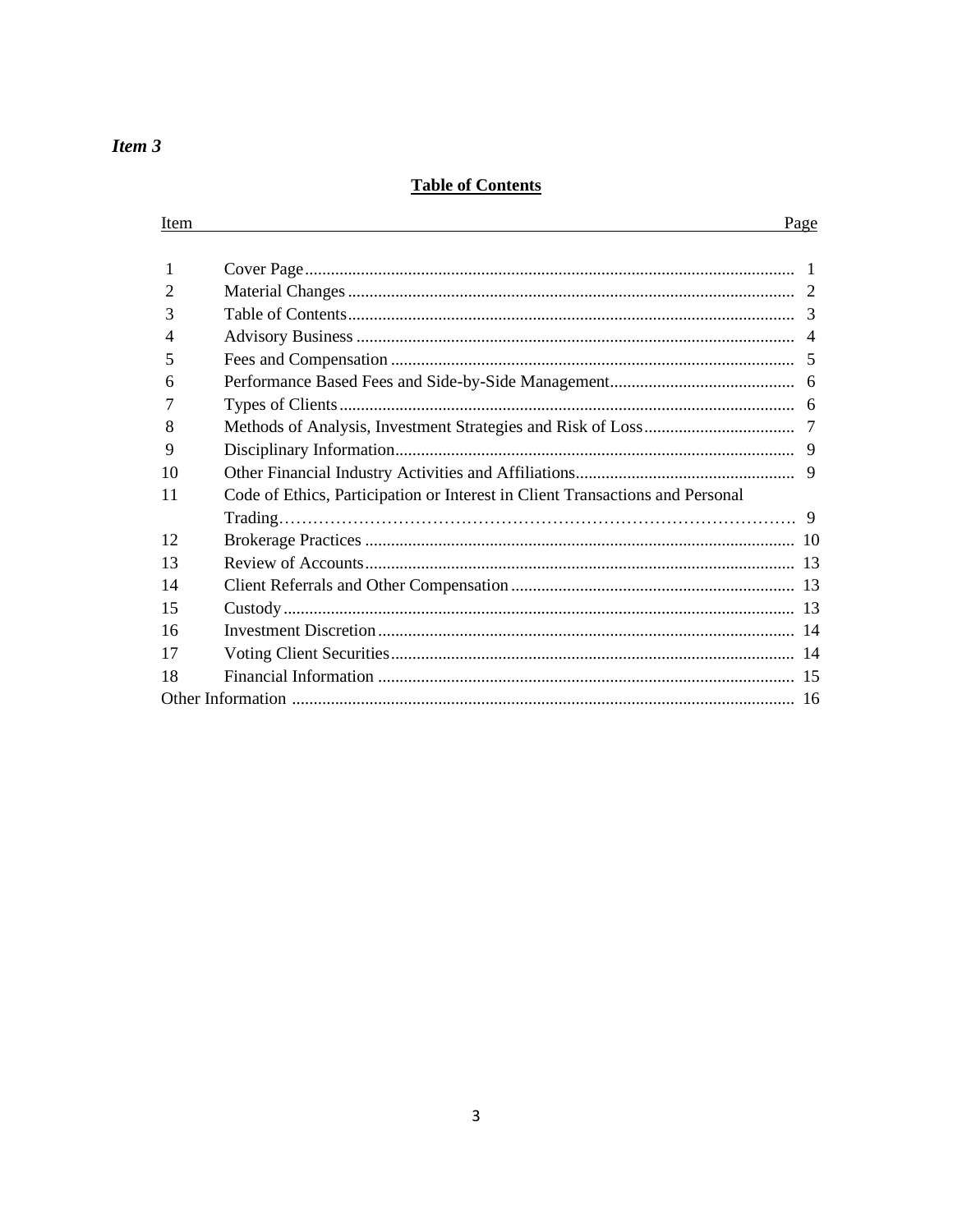#### *Item 4 - Advisory Business*

Campbell Newman Asset Management, Inc. ("CN") is an investment adviser registered with the U.S. Securities & Exchange Commission ("SEC"). CN provides professional portfolio management services to institutional clients including pension and profit sharing plans, charitable organizations, corporations and government entities, as well as high net worth and other individuals, including those managed through wrap programs. CN became registered as an investment adviser in August 1972. Registration does not imply a certain level of skill or training. CN's principal owner is Mary C. Brown, President, while Thomas H. Bolgert, Vice President, Rimas M. Milaitis, Director of Research, Robin J. Harrison, Chief Compliance Officer and Vice President, Operations and John C. Bonnell, Director of Business Development, have non-controlling ownership interests.

#### Investment Management Services

CN provides discretionary investment management services on a supervisory basis based on the individual needs and objectives of each client. CN will manage a client account in accordance with the client's Investment Management Agreement ("IMA") and any reasonable investment restrictions.

CN offers equity investment management services in the following investment strategies: Large Cap Dividend Growth, Small Cap Growth and Large Cap Growth. Securities included in the Large Cap Dividend Growth and Large Cap Growth strategies are generally stocks with market capitalization between \$50 billion and \$2 trillion and average daily trading volume of greater than 200,000 shares. Securities included in the Small Cap Growth strategy are generally stocks with market capitalizations between \$200 million and \$7 billion.

CN also provides investment management services following a balanced approach to legacy client accounts. The balanced approach, which includes stocks and fixed income investments, is not currently offered to new clients. CN considers the client's financial situation, objectives, goals and investment restrictions in managing these accounts. It is the client's responsibility to provide CN updated information in a timely manner as the client's circumstances change. Fixed income investments include fixed income mutual funds and exchange-traded funds, corporate bonds, government securities, municipal bonds and agency bonds.

A client can request that CN include certain securities and investment products not managed by CN in the account; however, these investments will be designated as unsupervised and excluded from assets under management.

A portion of client accounts can be held in cash or cash equivalents, including money market mutual funds.

CN provides investment management services to clients in wrap fee programs sponsored by a bank or broker-dealer ("wrap program sponsor"). There is no difference in CN's investment management strategy or philosophy between wrap fee accounts and its other clients. In a wrap fee program, the wrap program sponsor charges its clients a bundled fee for an array of investment services, such as brokerage, advisory, research, custody and management services. CN receives a portion of the bundled fee for its investment management services. Clients participating in the wrap fee program are generally invoiced directly by the wrap program sponsor.

CN has entered into agreements with other investment advisers ("Model Platform Accounts") to provide its investment models to these other investment advisers in exchange for an investment management fee.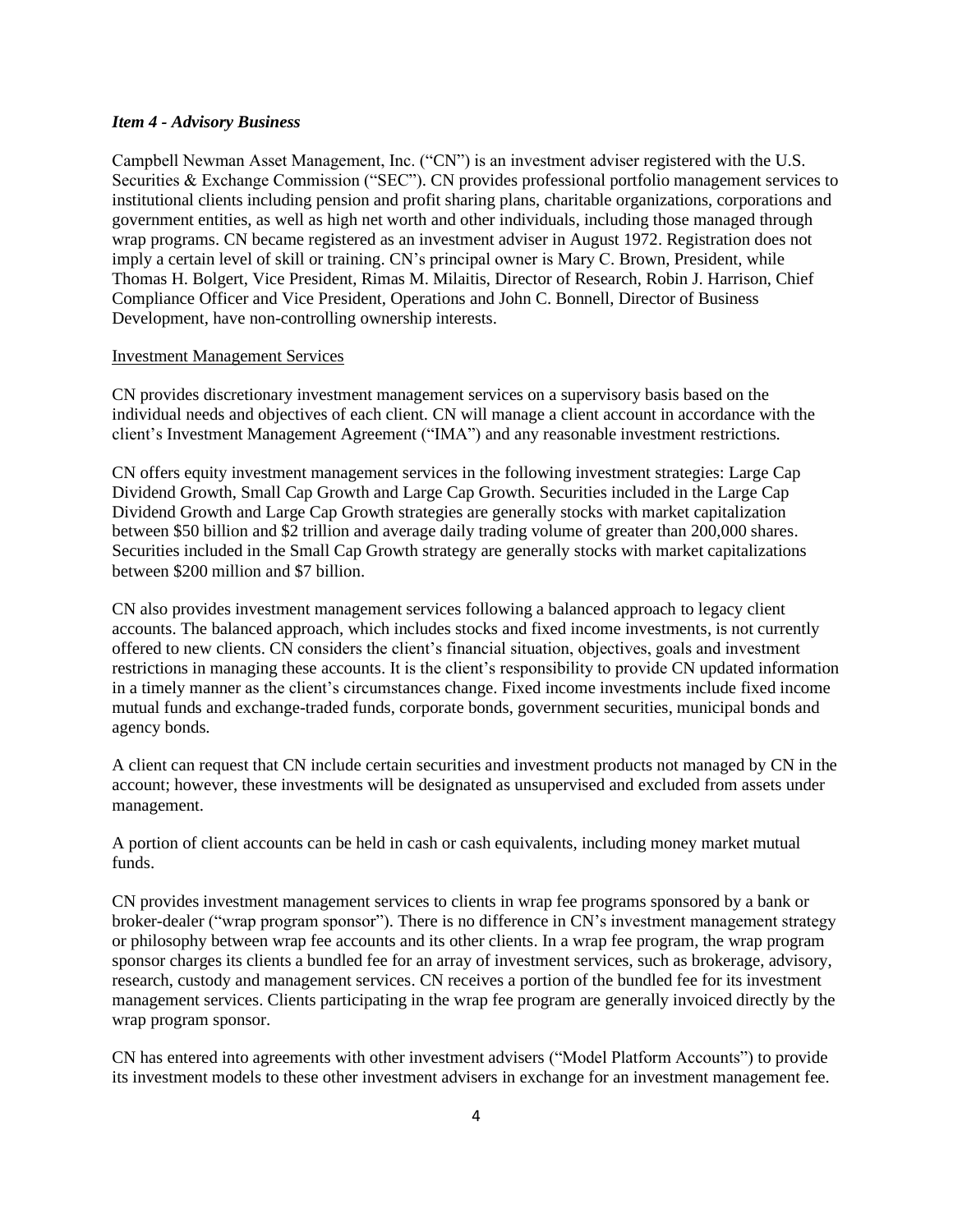#### Assets Under Management

As of December 31, 2021, CN had assets under discretionary management of \$1,170,770,692.

#### *Item 5 - Fees and Compensation*

#### General Fee Information

CN charges clients a fee based on a percentage of the account's market value. CN's fees for accounts in the Large Cap Dividend Growth and Large Cap Growth strategies begin at 0.85% with a sliding fee scale based on assets under management. CN's fees for accounts in the Small Cap Growth strategy begin at 0.95% with a sliding fee scale based on assets under management. Fees are negotiable based on certain factors considered material by CN including, but not limited to, type of client, assets under management and special service requests by the client. As fees are negotiable, some clients are paying higher or lower fees than others. CN maintains investment, trade allocation and account valuation policies and procedures designed to address potential conflicts of interest related to the fact that different clients pay different fee schedules.

Fees are generally payable quarterly in advance and are calculated based on the market value of the client's account as of the last business day of the previous quarter. CN, at its discretion, combines related accounts for fee calculation purposes, and will negotiate a set quarterly fee if appropriate given a client's circumstances. If the advisory relationship is terminated by either CN or the client, a refund will be made to the former client for prepaid fees which will be prorated for the balance of the quarter. CN is paid directly or CN deducts fees directly from client accounts based on the client's written direction. In either situation, clients receive an original invoice as part of the standard reporting package.

Clients also separately incur custody, brokerage and transaction costs. Please see Item 12 for additional information on our brokerage practices. If a mutual fund or exchange-traded fund is held in a client account, the client may separately incur expenses and fees related to that fund.

When CN is providing investment management services as part of a wrap fee program, the wrap program sponsor charges its clients a bundled fee for a package of investment services, such as brokerage, advisory, research, custody and management services. CN receives from the wrap program sponsor a portion of the bundled fee for investment management services.

Under a Model Platform Account arrangement, CN is compensated directly by its client (the other adviser) based on that adviser's clients' assets invested in CN's model(s).

#### Account Valuation Practices

CN uses account market values to calculate investment performance and client fees, so it is important that these values are as accurate as possible. CN's account valuation practices are described below.

CN uses pricing information provided by ICE Data Services (formerly Interactive Data Corporation) (CN's "Primary Pricing Source") for purposes of valuing client portfolios for investment performance calculation purposes. Unless otherwise directed by the client, CN uses pricing information provided by the Primary Pricing Source for fee billing purposes.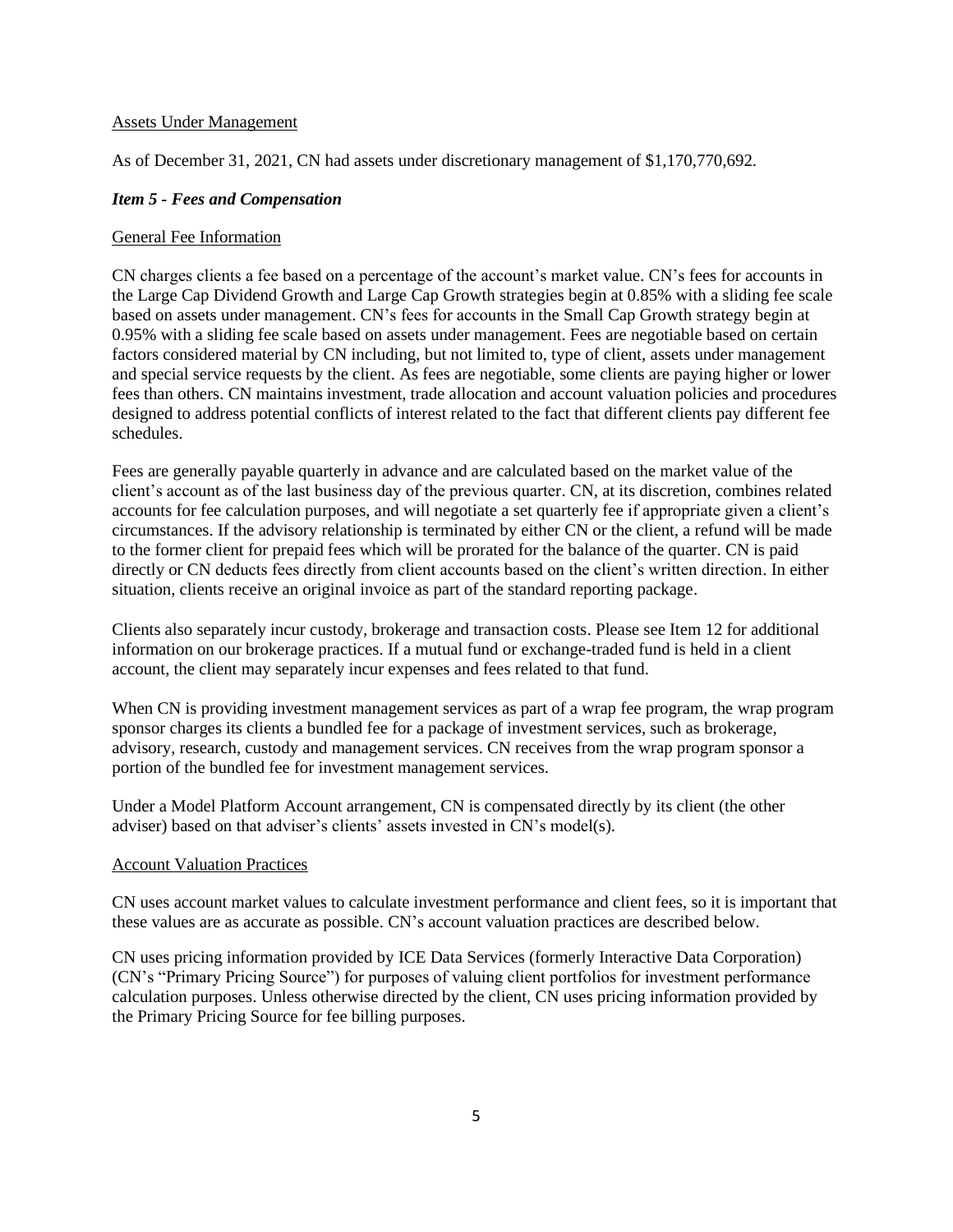If, at the time of valuation, a price cannot be obtained for a specific security from the Primary Pricing Source, a secondary source will be utilized for that specific security. Secondary source information will be obtained as available in the following order for individual equity securities: custodian price and Telemet America. Secondary source information for individual fixed income securities will be obtained from the custodian. In regard to mutual funds, CN will utilize pricing information obtained from the fund's website as a secondary source.

When the Primary Pricing Source or Secondary Pricing Source are unable to render a price or when CN's portfolio managers strongly believe these sources do not provide a price reflective of fair market value, CN's Valuation Committee will determine a fair value for that security.

There are inherent conflicts of interest when CN values client accounts, as higher security prices increase market values, thereby enhancing performance results and increasing fees. In addition, because clients pay different fees based on differing fee schedules or the size of the account, CN has an incentive to favor those accounts where it earns the highest fees. CN maintains investment, trade allocation and account valuation (including fair valuation) policies and procedures to address such conflicts of interest.

### *Item 6 - Performance Based Fees and Side-by-Side Management*

CN is not currently engaged in any performance-based fee arrangements.

#### *Item 7 - Types of Clients*

CN makes its advisory services available to a wide variety of clients including institutional clients including pension and profit sharing plans, charitable organizations, corporations and government entities, as well as high net worth and other individuals, including those managed through wrap programs.

CN manages the firm's profit sharing plan, which is invested in the firm's three equity strategies. The portion of the profit sharing plan invested in CN's Small Cap Growth strategy pays a management fee to CN. The portions invested in the Large Cap Dividend Growth and Large Cap Growth do not pay an advisory fee. The profit sharing plan is considered a proprietary account due to the employees' ownership stakes in the firm. CN also manages accounts for the principal owner of CN, two non-controlling owners of CN as well as a non-owner employee. The accounts do not pay an advisory fee and are considered proprietary accounts due to the CN owners having primary financial interest in the accounts. To assist in mitigating potential conflicts of interest, the accounts are traded after all Non-Restricted discretionary client accounts in the trading order per CN's trade aggregation and allocation policy. Refer to Item 12 for more information on CN's trading order.

CN also manages a separate account for a family foundation and CN's President serves as an officer and director. This account is considered a client account, pays an investment management fee, trades along with client accounts, and receives standard client reporting. CN's President has no financial interest in this account. CN maintains trading policies and procedures designed to address conflicts of interest associated with this account. Please see Item 12 for further disclosure of CN's trading practices.

CN has a stated minimum account value of \$1,000,000. CN's participation in wrap fee programs requires acceptance of account sizes less than the generally preferred minimum. Account minimums are subject to negotiation.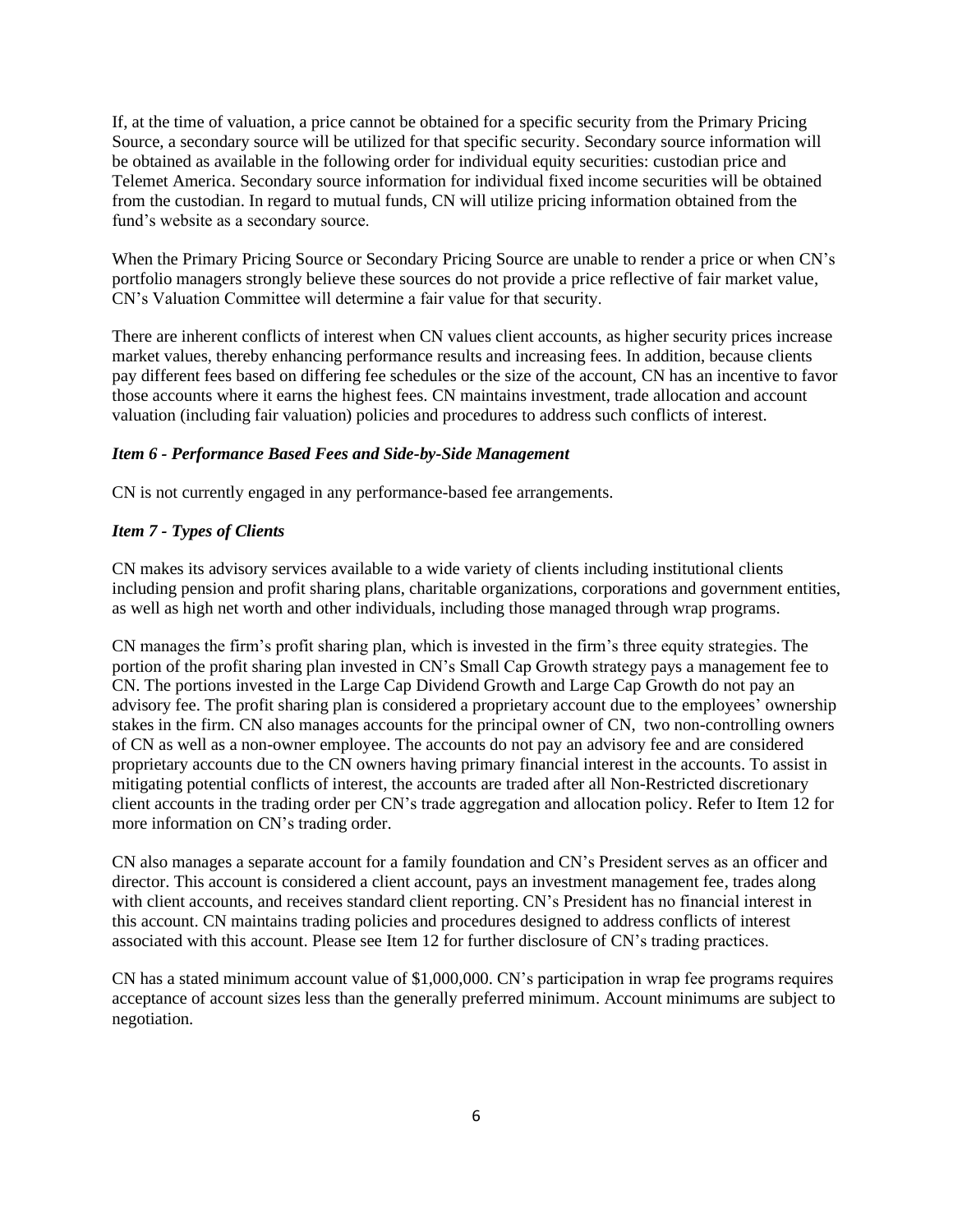#### *Item 8 - Methods of Analysis, Investment Strategies and Risk of Loss*

#### Investment Philosophy and Methods of Analysis

CN manages three equity strategies: Large Cap Dividend Growth, Small Cap Growth and Large Cap Growth. Client accounts in each strategy are generally managed in accordance with a model maintained by CN's Investment Committee. The Large Cap Dividend Growth strategy's core investment philosophy is that a company's dividend policy is tangible evidence of management's confidence in future earnings growth. The Small Cap Growth strategy's core investment philosophy is that profitability provides tangible evidence of the viability of a company's business model, increasing the probability of sustainable earnings growth and price appreciation. The use of traditional research and valuation metrics is more insightful and reliable when applied to profitable companies, compared to the speculation necessary when analyzing unprofitable enterprises. CN's Large Cap Growth strategy's core investment philosophy is that earnings growth drives stock prices. CN's research process is independent and bottom-up. In each strategy, CN's security analysis methods include, but are not limited to, fundamental analysis (evaluating securities based upon its historical and projected financial performance) and, to a much lesser degree, technical analysis (examining technical moves in the price of an issue based upon peer securities or comparisons to an investment sector or index).

CN's main sources of information include, but are not limited to, financial newspapers and magazines, inspections of corporate activities, financial databases, research materials prepared by others, corporate rating services, annual reports, prospectuses and public filings and company web sites.

#### Equity Investment Strategies

Below is a description of CN's investment strategies, including material risks of investing.

#### *Large Cap Dividend Growth*

CN's Large Cap Dividend Growth strategy seeks to outperform the S&P 500 over a market cycle at lower levels of volatility. To accomplish this goal, the strategy focuses on companies with a history of annual dividend increases, for CN believes this attribute is an important signal of management's confidence in future earnings growth. The Large Cap Dividend Growth strategy invests in approximately 25 to 35 companies and is benchmarked against the S&P 500 Index.

#### *Small Cap Growth*

CN's Small Cap Growth strategy seeks to outperform its Russell 2000 Growth benchmark over a market cycle at lower levels of volatility. To accomplish this goal, CN builds a diversified portfolio of typically 40 to 55 small cap stocks that have reached profitability prior to purchase.

#### *Large Cap Growth*

CN's Large Cap Growth strategy seeks to provide superior long-term investment returns through the ownership of a portfolio of established, high-quality growth stocks that possess exceptional financial and fundamental characteristics. The Large Cap Growth strategy invests in approximately 35 to 45 companies and is benchmarked against the Russell 1000 Growth Index.

#### Fixed Income Investments

For those legacy clients that maintain balanced accounts with CN, the fixed income component is generally managed using fixed income mutual funds, exchange-traded funds and government securities in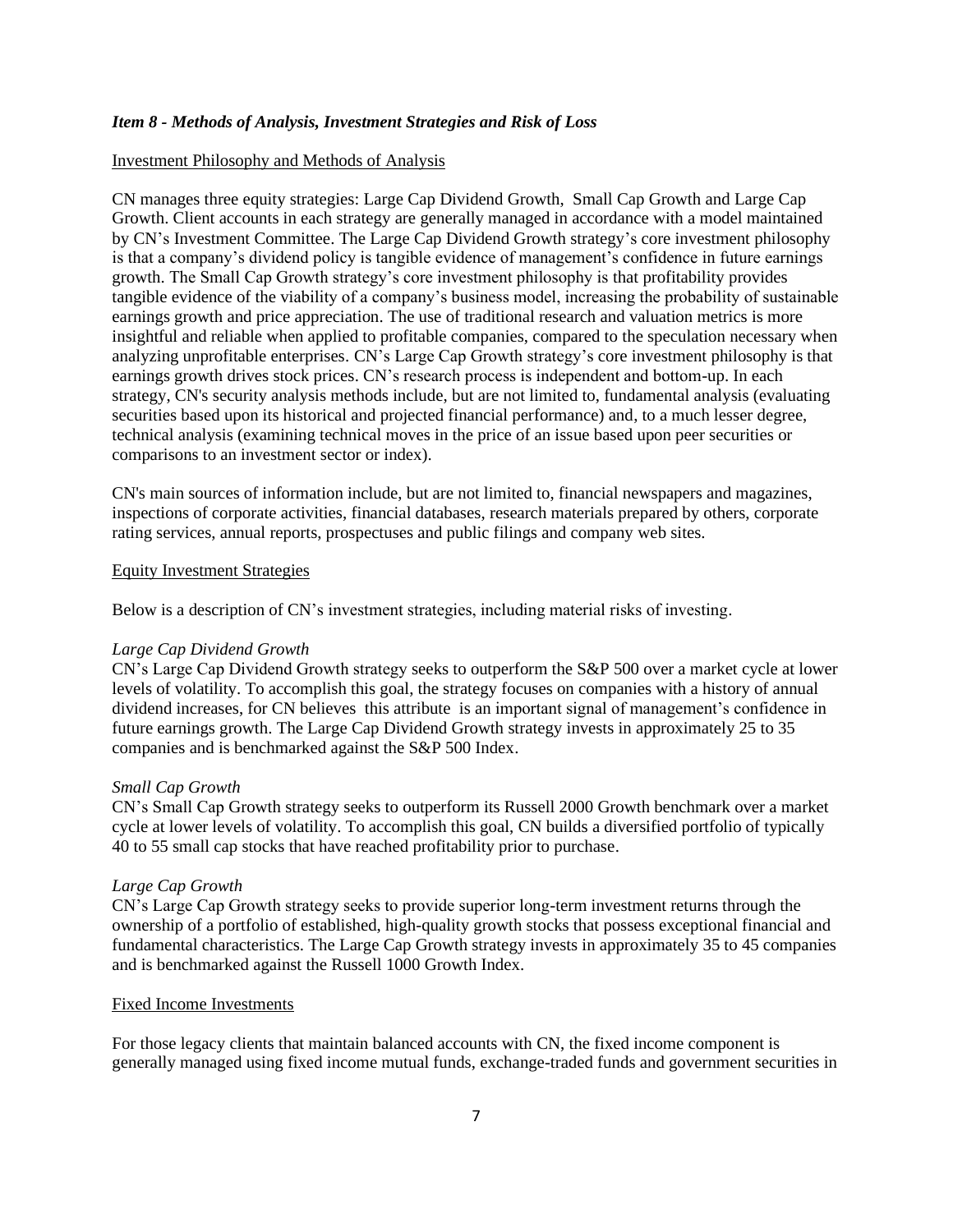accordance with the client's directive. Certain accounts hold individual fixed income securities which are monitored by CN.

#### Risk of Loss

Client accounts are subject to general market risk. The value of the securities held in client accounts will tend to increase or decrease in response to movements in the market. Individual stocks can decline in value or not increase in value, even when stock markets in general are rising.

Client accounts are also subject to investment style risk. A client account invested in one of CN's investment strategies, as described above, involves the risk that the investment strategy can underperform other investment strategies or the overall market. Investing in securities involves risk of loss that clients should be prepared to bear and CN does not guarantee rates of returns for any time period for any client.

Growth companies are generally more susceptible to market events and sharp declines in value than established companies.

Large cap companies tend to exhibit less price volatility than small companies; however, historically they have not recovered as fast from a market decline. Large cap companies' growth rates are not always as high as successful smaller companies.

Small cap companies are often more volatile, less liquid and more susceptible to market pressures than large capitalization companies.

Fixed income investments are subject to credit risk and interest rate risk either of which can affect the market value of a client's account.

CN does not assure or guarantee the results of any of its recommendations; thus, losses can occur from following CN's advice pertaining to any investment or investment approach, including using conservative investment strategies.

#### Other Information

Certain equity securities overlap across strategies which could create an opportunity for CN to favor one strategy over another when allocating investment opportunities across client accounts. CN can invest in securities of issuers that are CN clients which could cause it to not follow its investment strategy and/or favor these accounts over other client accounts. CN maintains portfolio management, investment and trade allocation and proxy voting policies and procedures designed to address such conflicts of interest. Further, CN's Investment Committee approves all purchases and sales for each strategy's investment model which is then implemented across client accounts.

CN will give advice and take action in the performance of its duties to a client which can differ from advice given, or the timing and nature of the action taken, with respect to other client accounts.

#### *Item 9 - Disciplinary Information*

CN does not have any disciplinary information to disclose.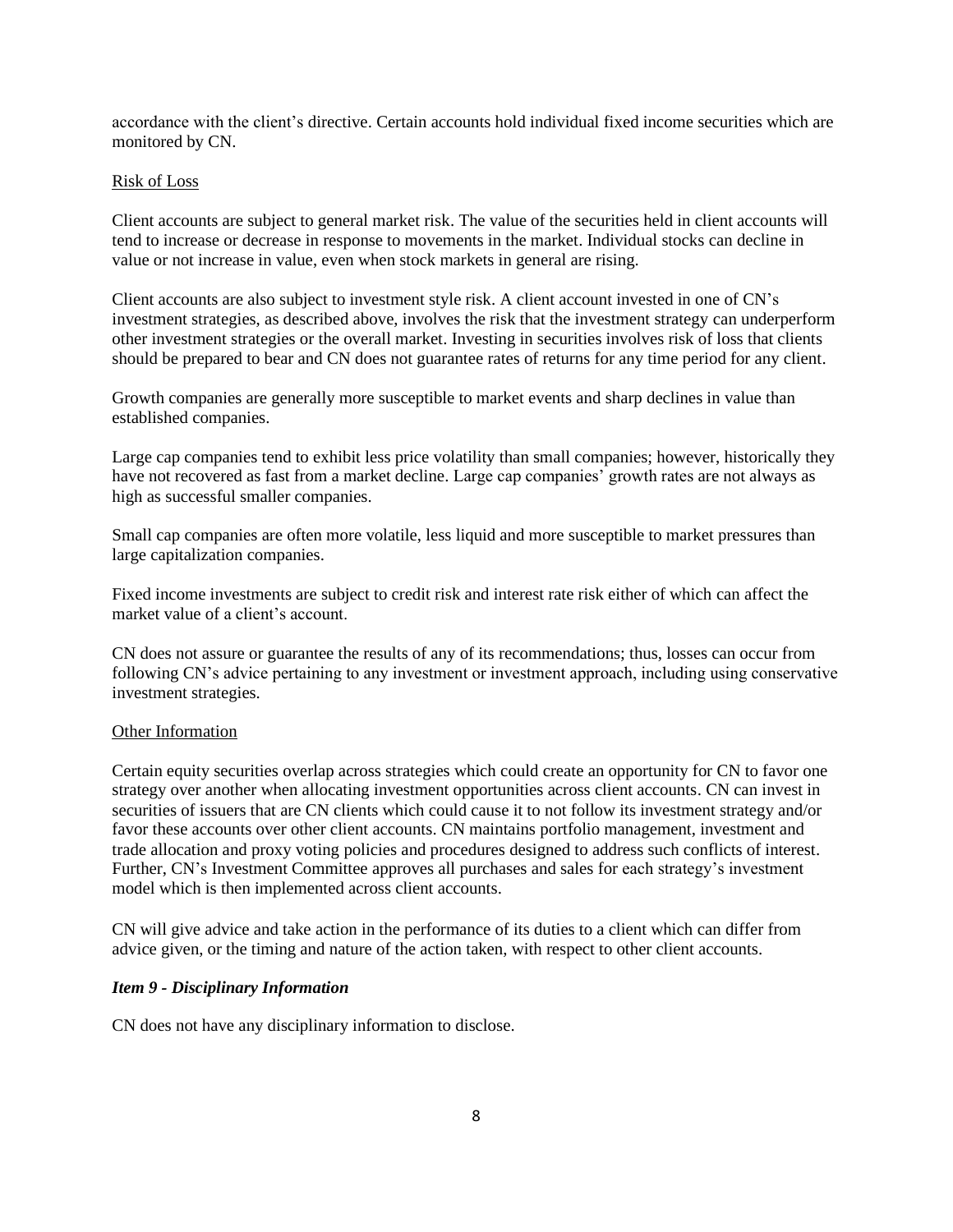#### *Item 10 - Other Financial Industry Activities and Affiliations*

CN has no financial industry activities or affiliations to disclose.

### *Item 11 - Code of Ethics, Participation or Interest in Client Transactions and Personal Trading*

#### Standards of Conduct

CN maintains a Code of Ethics which applies to all employees of CN. As a fiduciary, CN has a duty to act solely in the best interests of each of its clients. This fiduciary duty compels all employees to act with the utmost integrity in all dealings. In connection with these expectations, CN has established core principles of conduct for its employees. Further, CN expects its employees to avoid potential conflicts of interest or even the appearance of such conflicts.

CN's Code of Ethics outlines the standards of conduct expected of its employees and includes limitations on personal trading, giving and accepting gifts/entertainment, serving as a director or trustee for an external organization, and engaging in outside business activities. In addition, employees are prohibited from using inside information to trade in personal accounts or on behalf of our clients. CN also maintains physical and electronic safeguards to protect nonpublic client information while in CN's possession and upon destruction. Employees are encouraged to report promptly any violation of the Code of Ethics (including the discovery of any violation or suspected violation committed by another employee) to our Chief Compliance Officer ("CCO").

A copy of the Code of Ethics is available upon request.

#### Personal Trading

Employees are permitted to buy and sell for their own accounts securities that they recommend to clients, which represents a conflict of interest. This conflict of interest is managed as described below.

CN requires all access persons to pre-clear personal securities transactions, except for certain exempt transactions, with the Director of Research. In addition, the Code of Ethics requires all access persons to report to the CCO certain security holdings initially upon employment and at least annually thereafter. Finally, all access persons are required to report personal securities transactions to the CCO on a quarterly basis. Access persons are not permitted to engage in any personal transactions in a security while an order for the same security for a client is pending or while the security is being considered for purchase or sale in a client's account.

CN manages the firm's profit sharing plan, a portion of which is invested in the Large Cap Dividend Growth and Large Cap Growth strategies. These portions of the profit sharing plan do not pay an advisory fee. A portion of the profit sharing plan pays a management fee to CN and is managed in the Small Cap Growth strategy. The profit sharing plan is considered a proprietary account due to the employees' ownership stakes in the firm. CN also manages accounts for the principal owner of CN, two noncontrolling owners as well as a non-owner employee. The accounts do not pay an advisory fee and are considered proprietary accounts due to the CN owners having primary financial interest in the accounts. To assist in mitigating potential conflicts of interest, the accounts are traded after all Non-Restricted discretionary client accounts in the trading order per CN's trade aggregation and allocation policy.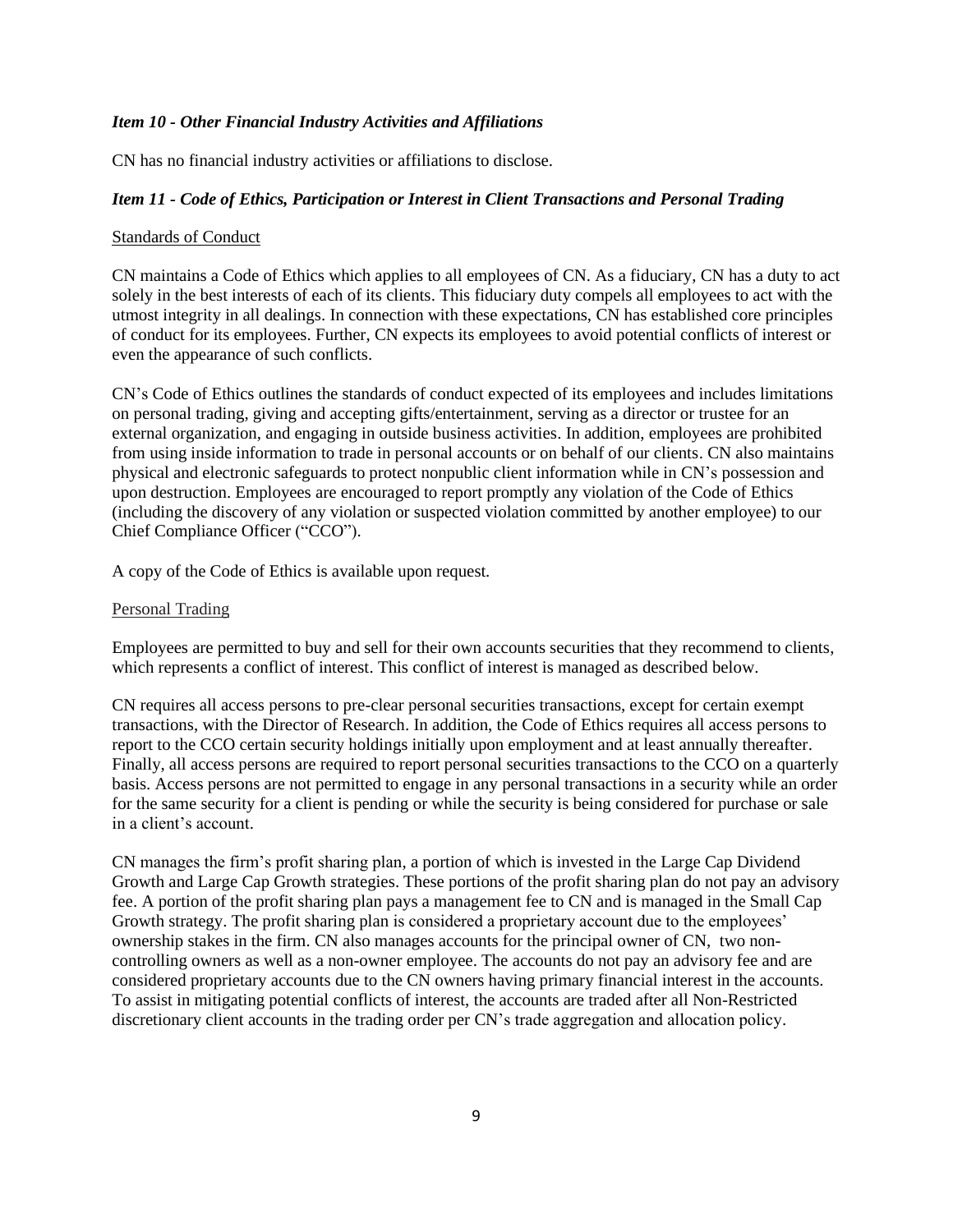#### *Item 12 - Brokerage Practices*

CN's Trading and Brokerage Committee provides oversight of investment, trading, brokerage and soft dollar practices. In addition, CN maintains investment, trading, brokerage and soft dollar policies and procedures. The following is an overview of CN's brokerage and trading practices, policies and procedures.

#### Selection of Brokers

CN has established a Trading and Brokerage Committee to monitor and evaluate the quality of execution received from broker-dealers executing transactions on behalf of CN's clients and to oversee trading practices and procedures. Unless otherwise directed by a client (for additional information, see *Directed Brokerage* section below), broker-dealers are selected to execute transactions for CN because of their knowledge of and dominance in specific markets, securities, and industries; quality of execution; acceptable record keeping, administrative and settlement functions; reputation and integrity; and research services provided. CN does not have any affiliated broker-dealers.

CN does not necessarily effect trades for clients at the lowest possible commission rate. A higher commission can be justified on the basis of the research provided by the brokerage firm, which can meaningfully enhance the investment results of the client's account beyond the additional cost of the commission (see *Research and Soft Dollars* section below). CN also periodically reviews the commissions paid to those broker-dealers used to execute trades for reasonableness.

#### Research and Soft Dollars

CN utilizes certain broker-dealers who provide it with research services ("soft dollar" arrangements) in exchange for brokerage commissions. It is CN's policy to operate within the safe harbor of Section 28(e) of the Securities Exchange Act of 1934 when using client commissions to pay for research services that assist in its management of client accounts. Soft dollar arrangements provide a benefit to CN because it does not have to produce or pay for research services received from broker-dealers with whom it transacts. Except for the research services described below, CN has no other soft dollar arrangements in place at this time and does not utilize soft dollar arrangements to obtain soft dollar benefits from any third party.

Research services received from broker-dealers include some or all of the following: reports on industries and individual companies, economic reports, historical charts giving the price action of stocks and averages, technical analysis reports, and bond call and rating reports. Research received will not be used solely for the accounts that generated the brokerage commissions, but will generally be used in managing all of CN's client accounts. CN does not seek to allocate soft dollar benefits to client accounts proportionally to the soft dollar credits the account generates.

Soft dollar arrangements have the potential to create a conflict of interest between CN and a client, as CN can agree to pay a higher commission on a transaction than what is charged by another broker-dealer who has not provided CN with research. CN has an incentive to select broker-dealers based on its interest in receiving research, rather than receiving most favorable execution for client trades. However, CN will only engage in such a transaction when it determines the commission paid is reasonable in relation to the value of the research services provided by the broker-dealer. The Trading and Brokerage Committee provides oversight over CN's trading practices, including soft dollar arrangements and broker commissions, to provide reasonable assurance these conflicts are mitigated.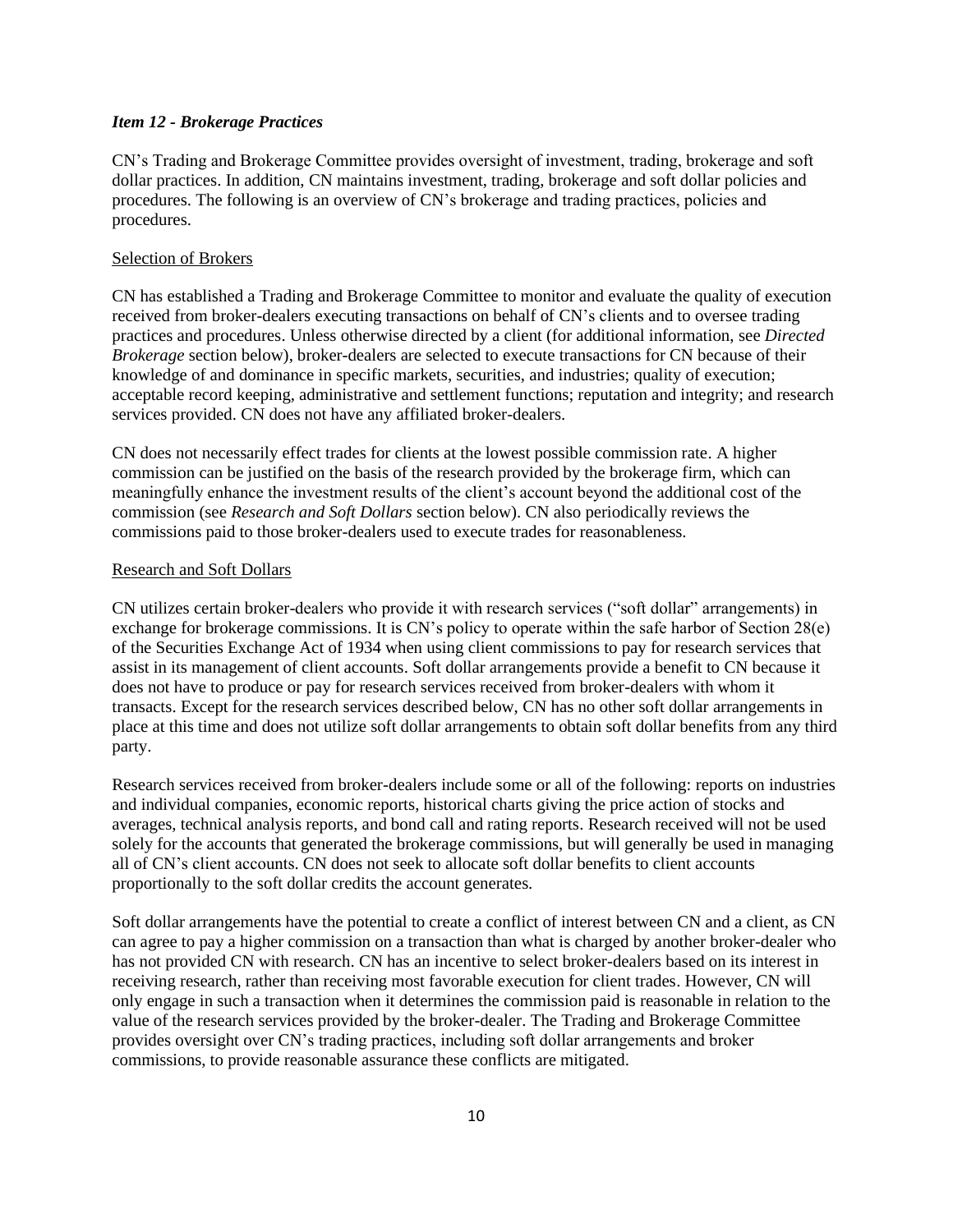#### Directed Brokerage

#### *Wrap Accounts*

CN will generally place trades for wrap account clients with the wrap program sponsor. Wrap account clients generally negotiate a bundled fee directly with the wrap programs sponsor for brokerage services and do not pay a per trade charge. In general, CN has determined that it is in its clients' best interest to trade with the wrap program sponsor considering the cost to trade elsewhere. Most wrap program sponsors assess clients a "trade away" fee for trades not executed through them. However, CN will choose to trade away if it believes it can achieve best execution for a particular trade at another brokerdealer.

#### *Non-Wrap Directed Brokerage Accounts*

Clients either allow CN to choose a broker-dealer when effecting a transaction (defined below as a "Free Account") or direct transactions in their accounts to a particular broker-dealer ("directed brokers"). For clients utilizing a directed broker ("Directed Accounts"), CN generally does not attempt to negotiate commissions on its clients' behalf. Additionally, the use of a directed broker may not allow CN to aggregate the trade with other orders to reduce transaction costs. For these reasons, clients that utilize a directed brokerage arrangement can pay higher commission rates and can receive less favorable execution prices than if the brokerage services were not directed to a directed broker.

#### Allocation of Investment Opportunities

CN allocates investment opportunities based on the following guidelines: Investment opportunities shall be allocated based primarily upon the merits of the investment opportunity and the investment objectives, restrictions or styles of the client accounts; and investment opportunities shall be allocated without regard to factors that solely benefit CN, including but not limited to, client-specific fee arrangements. CN manages equity client accounts through model portfolios. As the securities in a model are adjusted, as weights are adjusted in a model or when contributions or withdrawals occur in an account(s), actions are taken to bring the related accounts in-line with the model. In general, investment opportunities shall be made available to all clients: 1) that are eligible to participate and 2) where such investment opportunities are deemed to be appropriate for the specific client. Fixed income trades are allocated to legacy client accounts based on individual client needs and investment objectives. CN has established investment and trade aggregation and allocation policies to provide reasonable assurance that each client is treated fairly over the long-term and potential or actual conflicts of interest are adequately mitigated. The Trading and Brokerage Committee provides oversight of the investment, trading and brokerage practices and policies.

#### Trade Aggregation and Allocation

It is CN's policy to trade as a firm – to trade in such a manner that its clients are not competing against one another in the marketplace. When practical, client equity trades in Free Accounts (CN has full discretion to choose the broker-dealer when trading) will be bunched in a single order (a "block") in an effort to obtain best execution at the best security price available. CN will also generally block Directed Accounts trading with the same broker and Wrap Accounts by wrap sponsor.

CN has a long-term investment philosophy and, therefore, believes the timing of each client's participation in an equity trade is not essential in obtaining best execution and trade order does not dictate the best or worst price. In an effort to treat all clients fairly, CN aggregates accounts where CN has full investment discretion and there are no unique economical or operational conditions that must be addressed prior to executing a trade ("Non-Restricted Accounts") based on the trading characteristics or trading requirements of the group and systematically rotates the order in which those blocks trade. Free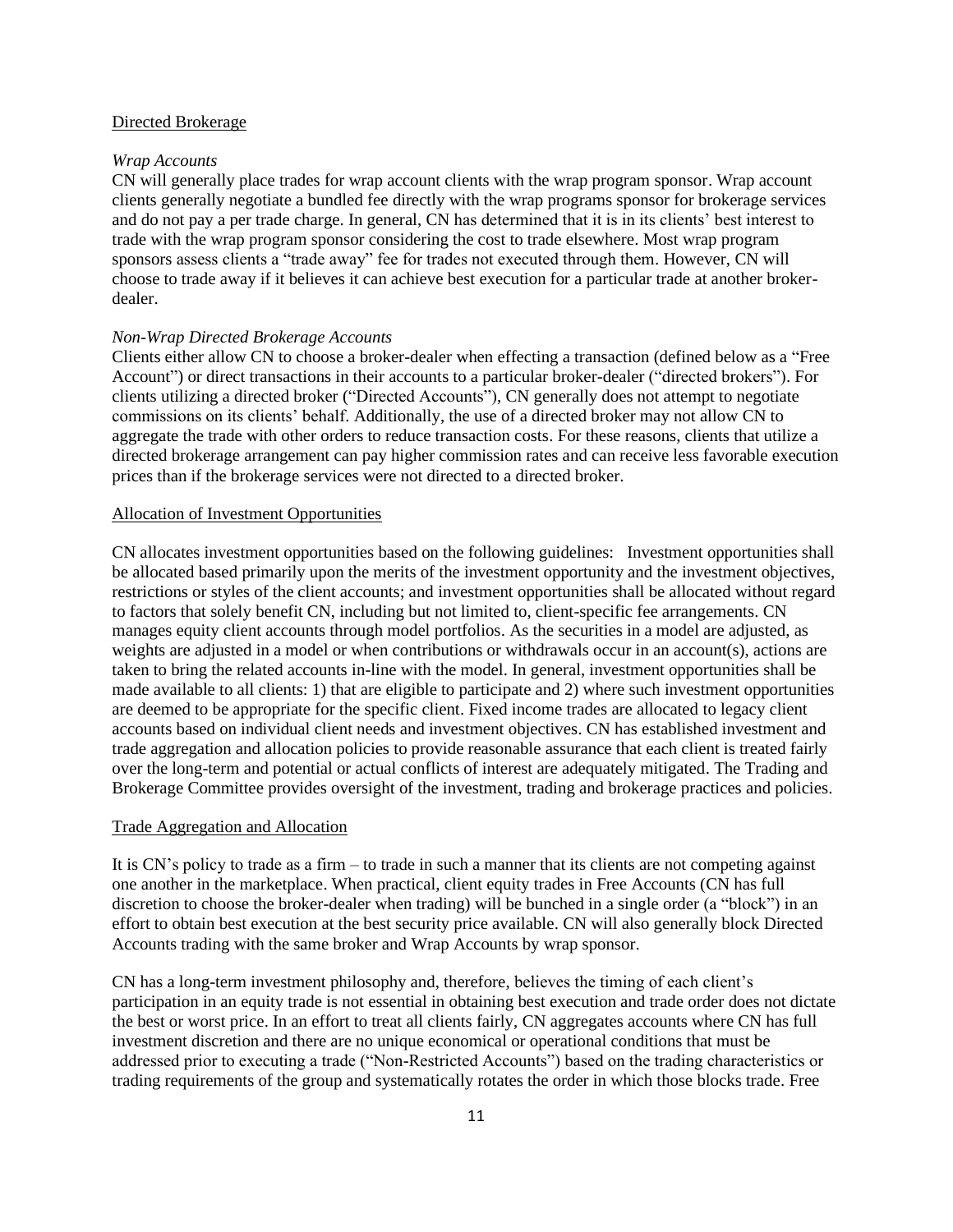Accounts, Directed Accounts, Wrap Accounts and Model Platform Accounts are all considered Non-Restricted Accounts, absent a unique consideration at the time of trading. CN's proprietary accounts are traded after all Non-Restricted Accounts in order to ensure that clients' interests are placed before the economic interests of CN. CN will use its best effort to trade Restricted Accounts, which are accounts that have unique economical or operational considerations that must be addressed prior to executing a trade in that account, as soon as practically possible after the unique characteristic of the account has been addressed. Restricted Accounts may not always be traded before Proprietary Accounts. Accounts in which CN is required to obtain client permission prior to executing a trade ("Non-Discretionary") Investment Authority Accounts") are traded as soon as practically possible after obtaining this permission.

As fixed income trades are determined based on individual client needs and investment objectives and are primarily mutual funds, exchange-traded funds and government securities, they are not blocked.

Generally, each trade is recorded using an order management system ("OMS") and applied to all accounts in the model, absent any restrictions. The OMS creates pre-allocation schedules of shares for each account based upon the account value, target weight and current price. Once the aggregated trade is executed the shares are allocated in-line with the pre-allocation schedule.

If a block order is filled (full or partial fill) at several prices through multiple trades, an average price will be calculated for all trades executed by the broker for the block, and all participants in the block trade will receive the average price. Only trades executed within the block on the single day are combined for purposes of calculating the average price.

In general, CN attempts to fill client orders by the end of a trading day. While partial fills are not specifically prohibited, CN attempts to keep day-end open orders to a minimum in an effort to reduce client transaction costs and to simplify operations and client reporting. In cases where the order is only partially completed, the trade shall be allocated on a pro-rata basis subject to minimal rounding.

Under certain circumstances CN's policies permit it to deviate from the practices described above. Examples of such circumstances include: pro-rata allocation results in a de minimis number of shares; extreme market volatility; client specific investment restrictions; tax status; or common sense and equitable adjustments.

CN has established trade aggregation and allocation policies to provide reasonable assurance that each client is treated fairly over the long-term and potential or actual conflicts of interest are adequately mitigated. The Trading and Brokerage Committee provides oversight of the investment, trading and brokerage practices and policies.

#### Cross Transactions

CN does not generally effect cross transactions between its client accounts, however under specific circumstances it can occur. CN will only effect a cross transaction when it is in the best interest of each client participating in the transaction, best execution can be achieved and no client is disadvantaged by the trade. However, CN will not engage in cross trades with its ERISA clients or its proprietary accounts. All cross trades will be executed in accordance with the Cross Transactions Policy.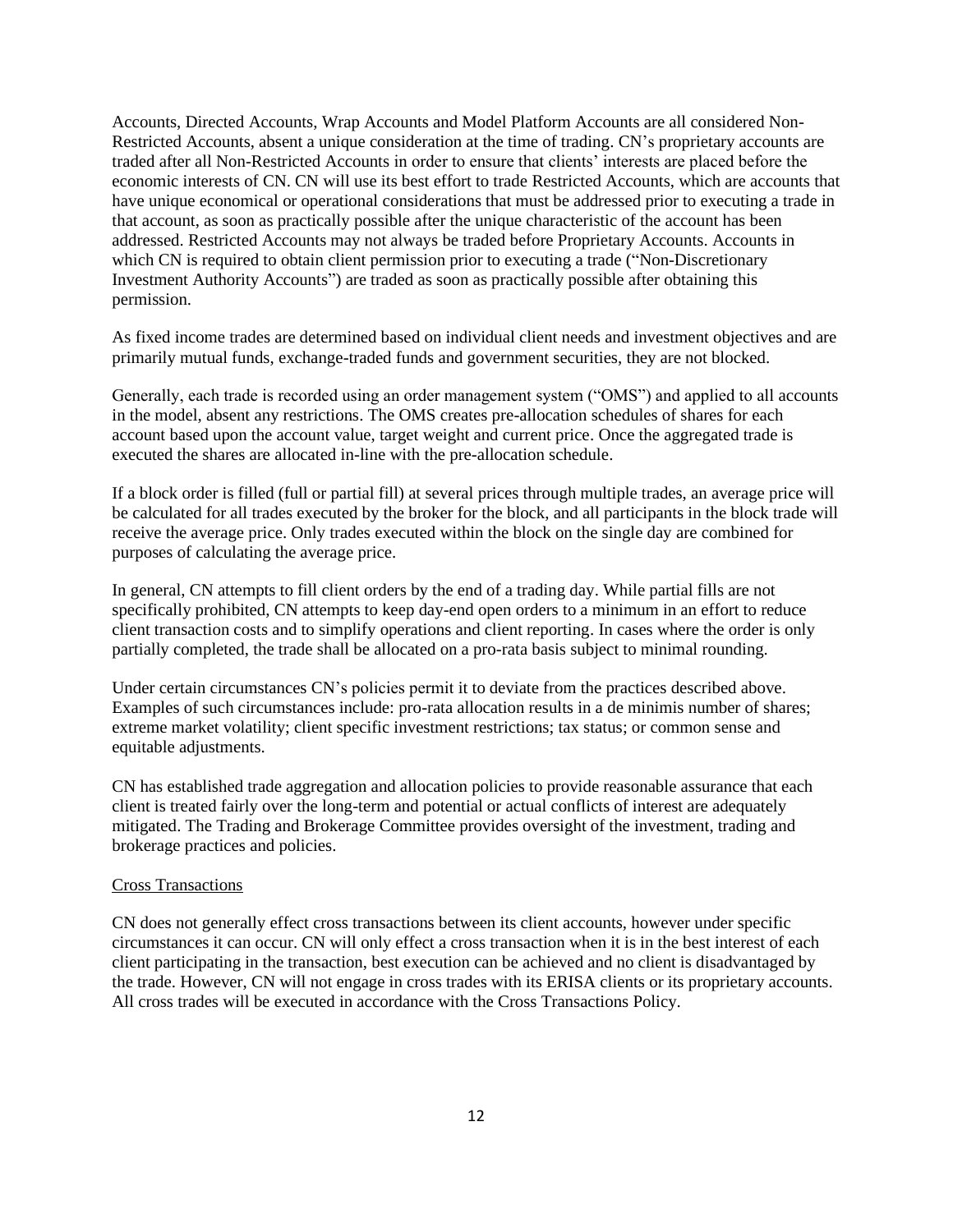#### Trade Errors

It is CN's policy for clients to be made whole following a trade error. When CN causes a trade error to occur in a client account that results in a loss, CN will reimburse the client. Absent a contrary understanding with a client's wrap sponsor or financial intermediary, if the trade error results in a gain, the client will keep the gain. On occasion, a custodian may have a policy where an adviser is not required to reimburse trade errors resulting in a loss below a de minimis amount (e.g., \$100). CN maintains trade error policies and procedures.

#### *Item 13 - Review of Accounts and Reports*

Each client account is reviewed regularly by the primary portfolio manager assigned to the account. Each portfolio is also assigned another portfolio manager to act as a backup manager in the absence of the primary manager. The portfolios are reviewed as to the progress of individual securities, the mix of portfolio assets and technical details such as bond calls--all within the context of the client's objectives. Reviewers are all members of the Investment Committee. Portfolio managers review performance dispersion at least quarterly and all trades are reviewed on a daily basis by the CCO. In addition, CN uses its order management system to aide in monitoring investment guidelines and restrictions for client accounts.

Each client receives a quarterly statement of their portfolio, which gives the security description, unit cost, total cost, market price, total market value, interest or dividend rate and total indicated annual income. A summary sheet lists the aggregates of the different security classifications, the percent of total market value, original cost, market value, annual income and current yield of each classification, and the aggregate totals of the complete portfolio. Client meetings are offered periodically to review portfolios and objectives. Clients are free to contact their CN portfolio manager at any time.

#### *Item 14 - Client Referrals and Other Compensation*

CN may compensate firms for referring clients to it in accordance with the requirements of Rule 206(4)-3 of the Investment Advisers Act of 1940. Typically, compensation for referrals is calculated as a percentage of the advisory fee received by CN from referred clients. The duration of these payments to third parties has varied but, in some cases, may continue as long as the referred client remains a client of CN. The details of such payment arrangements with third parties that procure clients for CN are disclosed to those clients in advance of contract signing. These compensation arrangements do not raise or lower the fee a client pays to CN. CN does not currently work with any third party solicitors to obtain new clients. However, CN continues to compensate a third party solicitor firm a percentage of CN's advisory fees for current clients referred by the third party solicitor.

CN, from time to time, has obtained clients through referrals from other professionals, such as accountants and attorneys, including those with whom CN has referred clients. These mutual referral relationships with other professionals can result in a conflict of interest between referring clients to professionals that are most suited to provide the clients with appropriate services and referring clients to professionals who refer clients to CN. CN does not compensate other professionals for these referrals and CN is not compensated by other professionals for referring business to them. No client is obligated to use the services of the professional organizations referred by CN.

#### *Item 15 - Custody*

CN does not take physical custody of client funds or securities and all client funds and securities are held by qualified custodians. CN is deemed to have constructive custody of client assets as a consequence of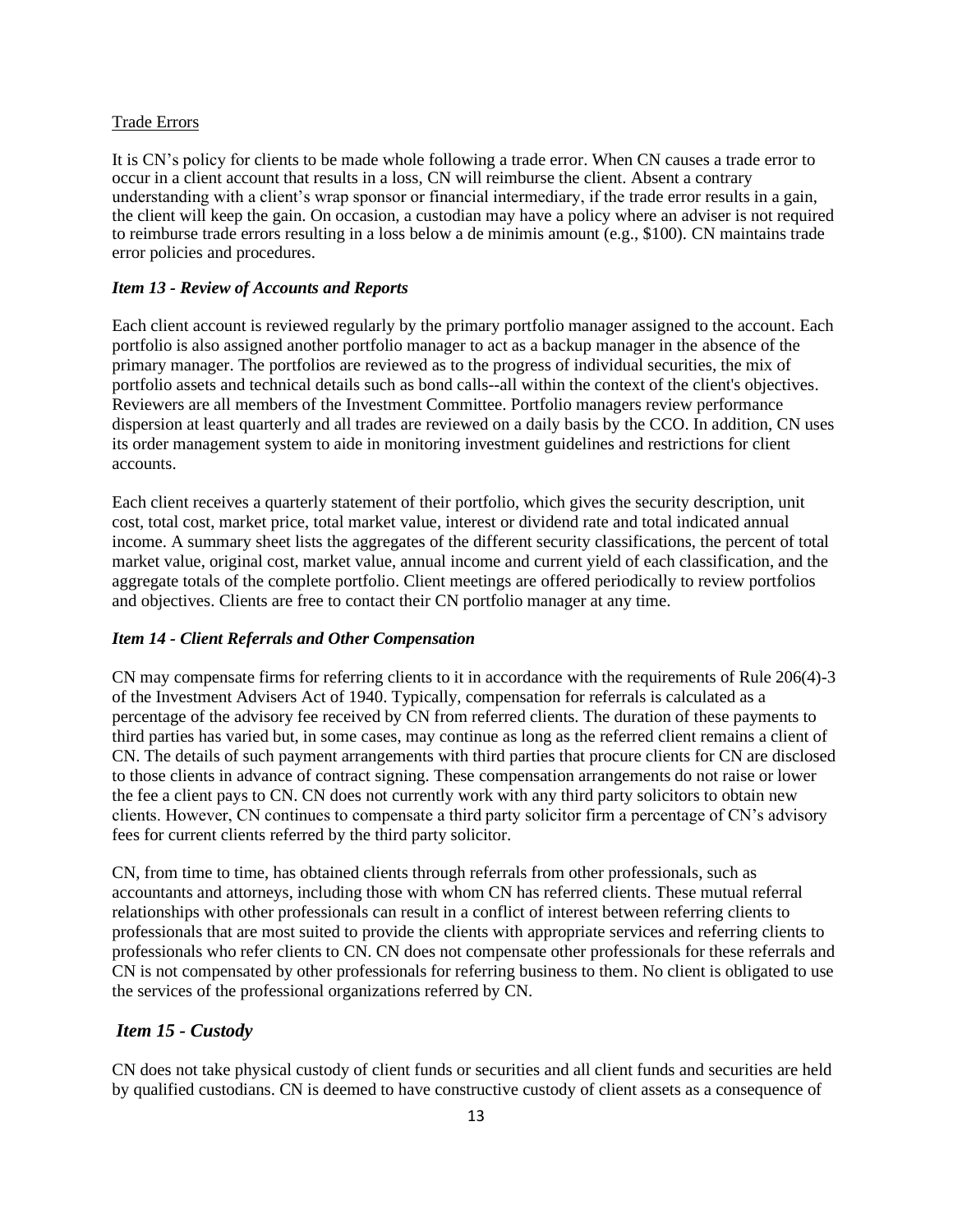its ability to withdraw advisory fees directly from certain client accounts when the client provides written authority to do so. CN is also deemed to have constructive custody of client assets in cases when the client gives CN written authority to transfer money to another person's account. CN is relieved from an annual surprise examination under the terms of the No-Action Letter dated 02/21/2017. CN sends each client a quarterly invoice, which reflects the advisory fee charged to the account, whether fees are deducted directly by CN or the client pays CN directly. CN has policies and procedures designed to provide reasonable assurance that it does not inadvertently obtain further custody over client assets.

CN has procedures in place to reasonably ensure clients' qualified custodians are sending quarterly statements to clients. CN recommends clients carefully review the statements provided by their qualified custodians. To the extent a client receives account statements from CN, CN encourages clients to compare information in CN's statement to the statement provided by the custodian.

#### *Item 16 - Investment Discretion*

CN accepts discretionary authority when managing accounts on behalf of clients. All client accounts are subject to a written Investment Management Agreement which describes whether CN has discretionary or non-discretionary authority, as well as any investment limitations, investment objectives, investment management fees and other matters.

#### *Item 17 - Voting Proxies on Client Securities*

The following information briefly summarizes CN's policy and procedures regarding how it votes proxies when granted responsibility by a client either through a written investment advisory agreement or other written direction. CN will assist clients that do not assign CN voting responsibility by answering questions they have regarding the proxies they receive.

#### Guiding Principles

CN's policy and procedures relating to voting proxies are designed to ensure that proxies are voted in the best interest of clients. CN will abide by client-specific voting guidelines as requested by a particular client.

#### General Voting Guidelines

In general, proxies will be voted for clients in a manner designed to maximize the value of clients' investments. In evaluating a particular proxy proposal, CN will take into consideration, among other things, management's assertions regarding the proxy proposal, the period of time over which the voting shares of the company are expected to be held, the size of the position, the costs involved in the proxy proposal and the existing governance documents of the affected company, how the proxy proposal will impact CN's clients, whether the proxy proposal will create dilution for shareholders, as well as the affected company's management and operations. Proxy proposals that change the existing status of a company will be reviewed to evaluate the desirability of the change, and to determine the benefits to the company and its shareholders, but CN's primary objective is always to protect and enhance the economic interests of its clients.

Generally, it is CN's policy to vote in accordance with management's recommendations on most business operations matters, as the capability of management is one of the criteria used by CN in selecting investments. CN will generally vote against non-salary compensation plans (such as stock compensation plans, employee stock purchase plans and long-term incentive plans) unless, in CN's opinion, such plans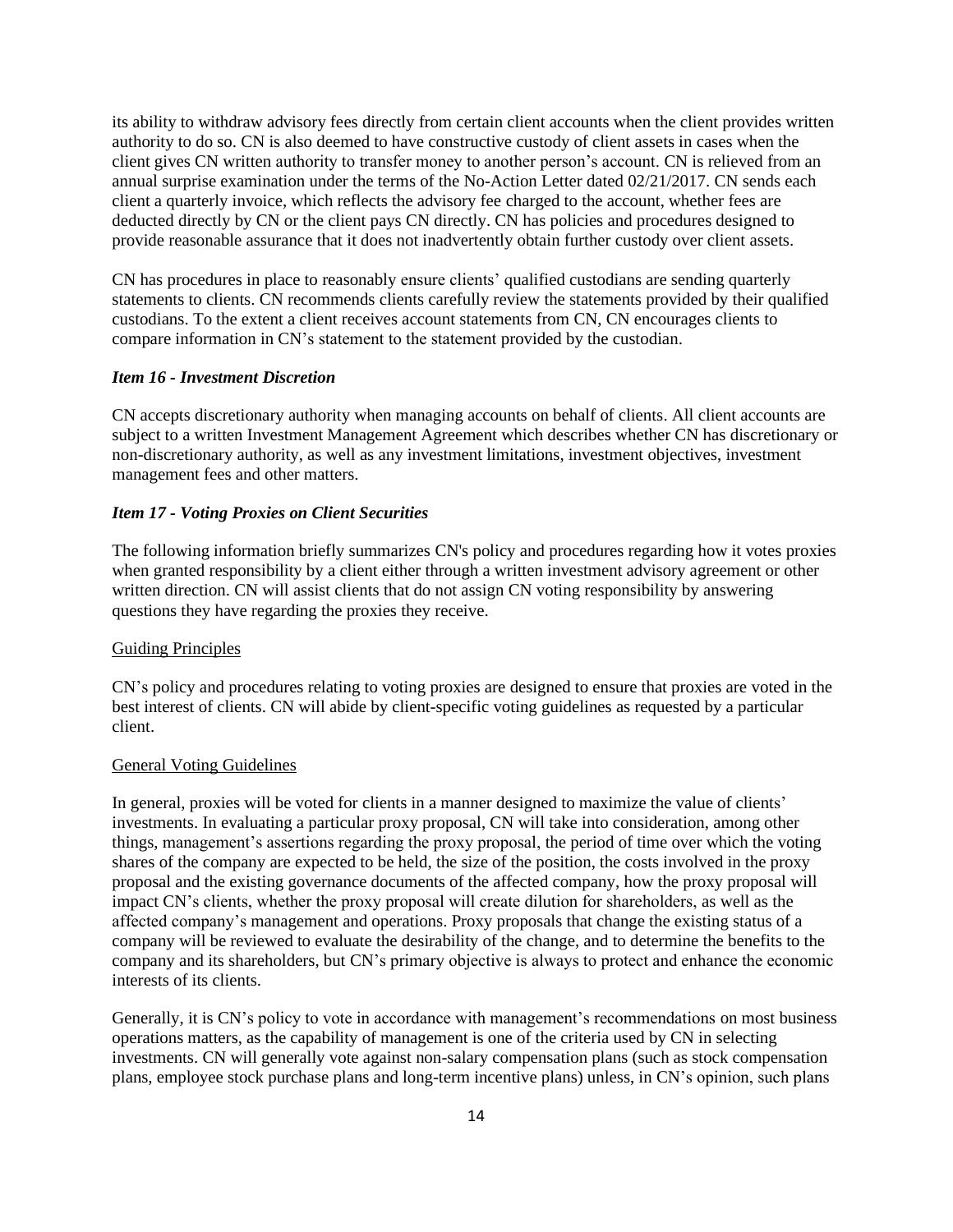are structured to not create serious dilution to shareholders and CN will analyze all other compensation plans on a case-by-case basis.

CN recognizes that the activity or inactivity of a company with respect to matters of social, political or environmental concern can have an effect upon the economic success of the company and the value of its securities. However, CN does not consider it appropriate, or in the interests of its clients, to impose its own moral standards on others. Therefore, it normally supports management's position on matters of social, political or environmental concern, except where it believes that a different position would be in the economic interests of its clients.

CN will not vote proxies for securities out on loan through a securities lending program.

#### Conflicts

In evaluating a proxy proposal, CN may encounter a material conflict of interest. CN has a duty to recognize and resolve a conflict before voting the proxy. In general, if and when a conflict is identified, CN will take one of the following actions to ensure the proxy voting decision is based on the clients' best economic interests: engage an independent party to determine how to vote the proxy; prepare a report that describes the conflict of interest, discusses the procedures used to address the conflict, discloses any contacts from outside parties (other than routine communications from proxy solicitors) regarding the proposal and confirms the recommendation was made solely on the investment merits and without regard to any other consideration; refer the proxy to a client or a representative of the client for voting purposes; disclose the conflict to the affected clients and seek their consent to vote the proxy prior to casting the vote; or vote in accordance with a pre-determined voting policy. CN will not refrain from voting proxies exclusively because a conflict exists as CN has a fiduciary duty to take action on all proxies where granted responsibility.

A copy of CN's proxy voting policies and procedures, as well as a record of how CN voted a client's proxies, is available to the client upon request.

### *Item 18 - Financial Information*

CN does not have any financial condition that is reasonably likely to impair its ability to meet its contractual commitment to any client.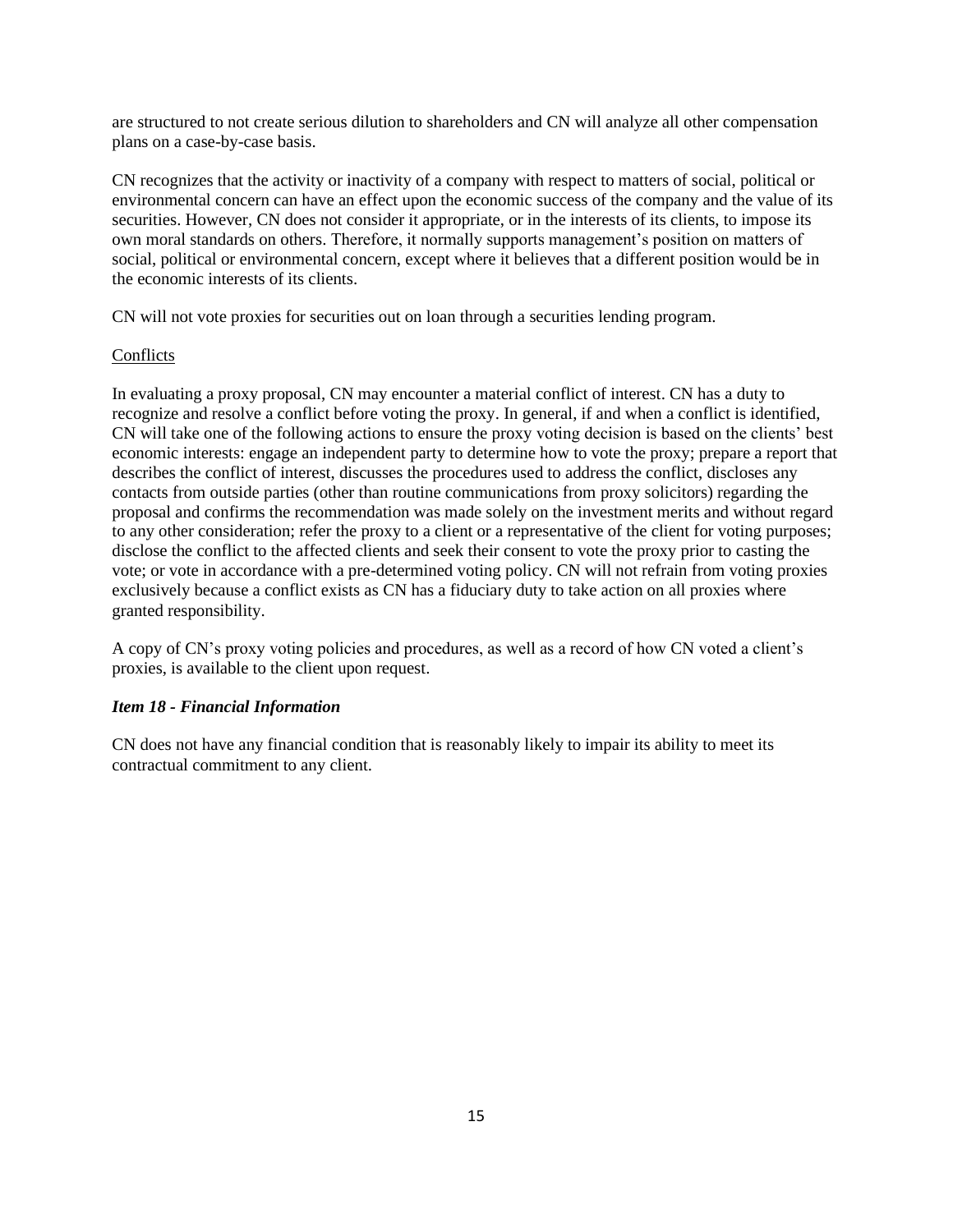### *Other Information*

### Class Action and Other Legal Proceedings

CN does not file legal proceedings, including class actions, on behalf of its clients.

### Privacy Notice

### *Our Promise to You*

As a client of CN, you share both personal and financial information with us. Your privacy is important to us, and we are dedicated to safeguarding your personal and financial information.

### *Information Provided by Clients*

In the normal course of doing business, we typically obtain the following non-public personal information about our clients:

- **•** Personal information regarding our clients' identity such as name, address and social security number
- **•** Information regarding securities transactions effected by us
- Client financial information such as net-worth, assets, income, bank account information and account balances

### *How We Manage and Protect Your Personal Information*

We do not sell information about current or former clients to third parties, nor is it our practice to disclose such information to third parties unless requested or permitted to do so by a client or client representative or, if necessary, in order to process a transaction, service an account or as permitted by law. Additionally, we may share information with outside companies that perform administrative services for us. However, our arrangements with these service providers require them to treat your information as confidential.

In order to protect your personal information, we maintain physical, electronic and procedural safeguards to protect your personal information. Our Privacy Policy restricts the use of client information and requires that it be held in strict confidence.

### *Client Notifications*

If we change our Privacy Policy with regard to disclosing your confidential information, we are required by law to notify you and provide you a revised notice. Please do not hesitate to contact us with questions about this notice.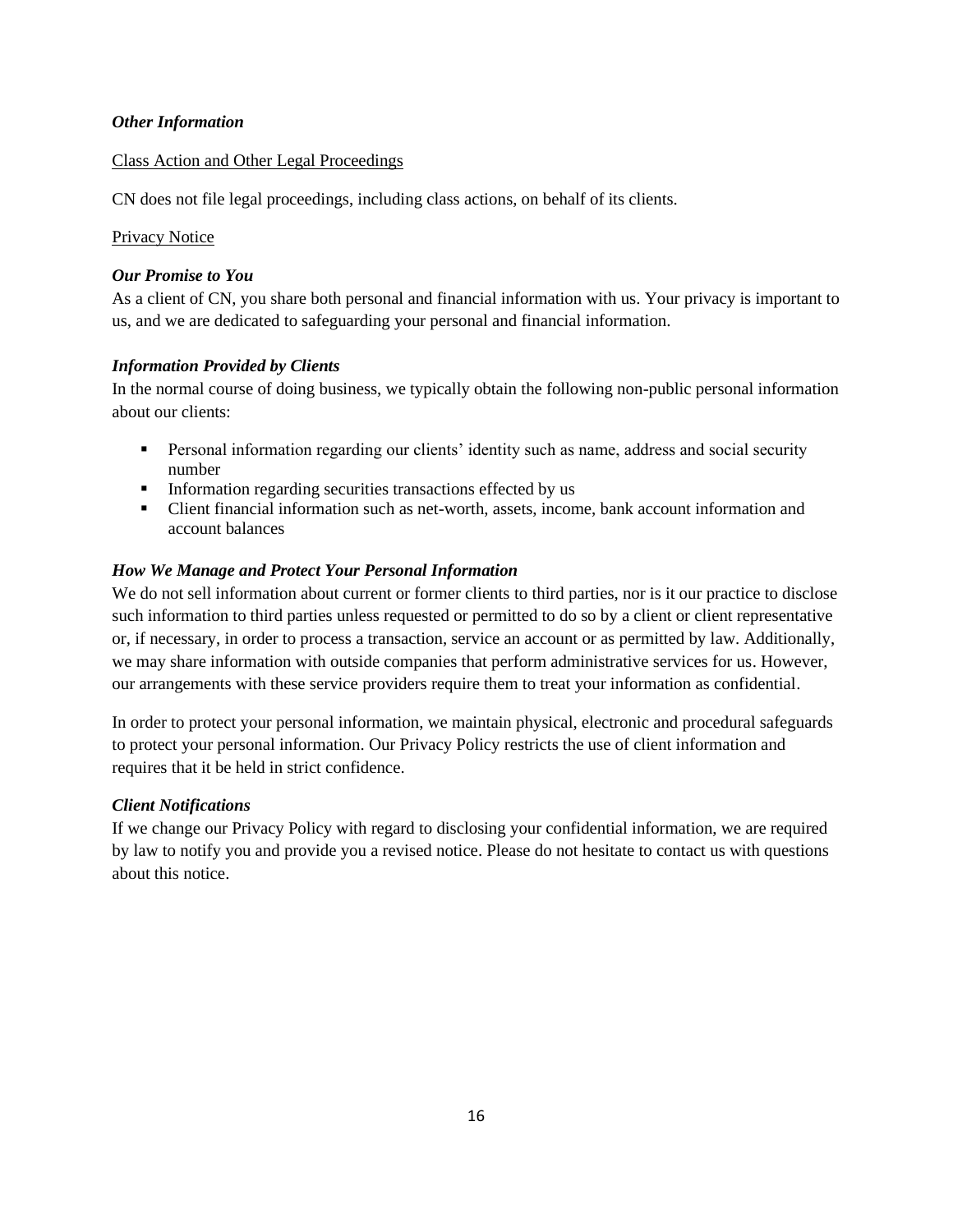### FORM ADV - PART 2B - BROCHURE SUPPLEMENT

**Thomas H. Bolgert** March 22, 2022

# CAMPBELL NEWMAN ASSET MANAGEMENT, INC. 330 East Kilbourn Avenue Suite 1125 Milwaukee, WI 53202 Phone (414) 908-6670 Fax (262) 243-7200 www.campbellnewman.com

**This brochure supplement provides information about Thomas H. Bolgert that supplements the Campbell Newman Asset Management, Inc. ("CN") brochure. You should have received a copy of that brochure. Please contact Robin Harrison if you did not receive CN's brochure or if you have any questions about the contents of this supplement.**

**Additional information about Thomas H. Bolgert (CRD No. 2244537) is available on the SEC's website at [www.adviserinfo.sec.gov](http://www.adviserinfo.sec.gov/).**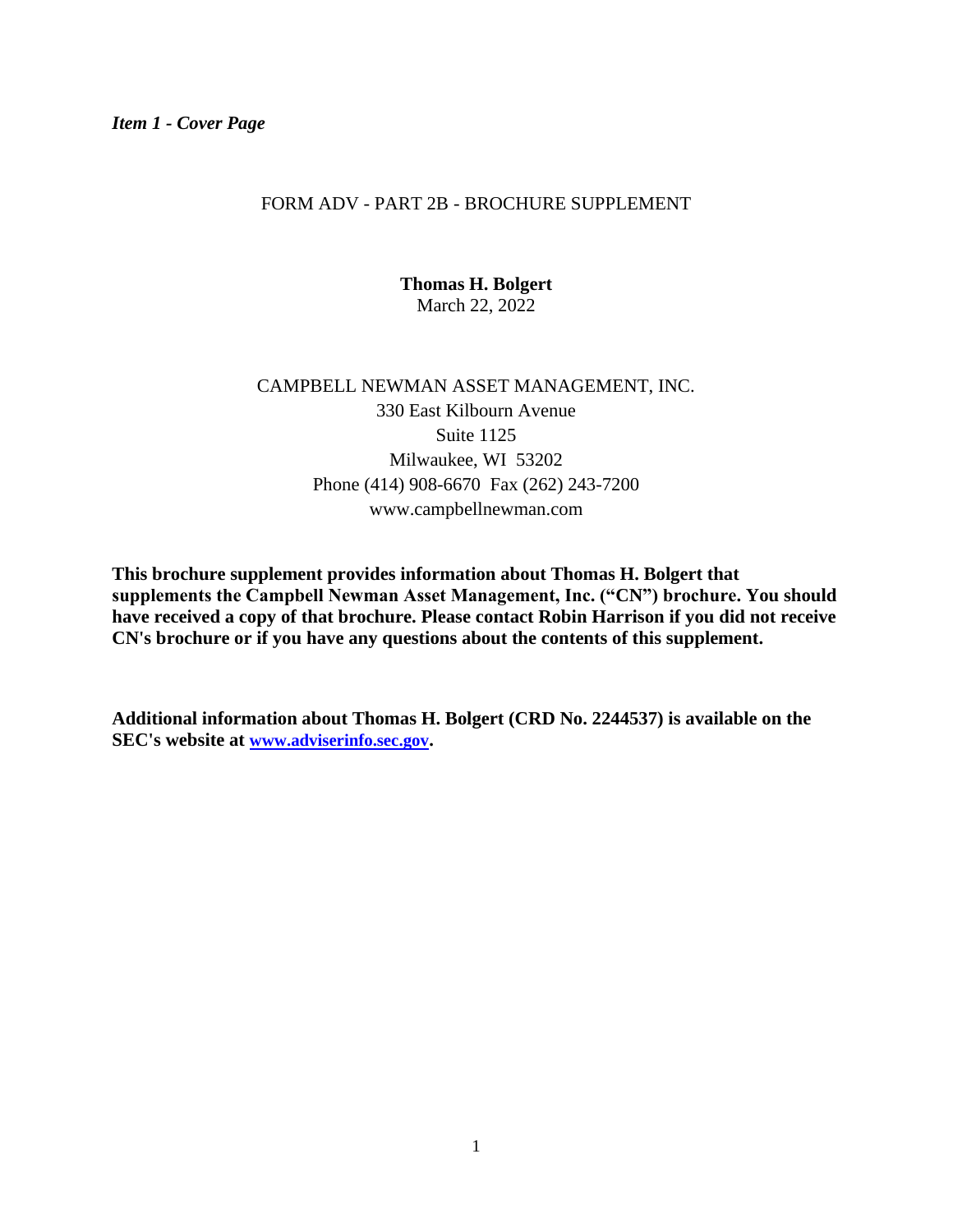Mr. Bolgert was born in 1958. He graduated from Valparaiso University in Indiana with a B.S. in Business Administration and the University of Wisconsin-Madison with a Masters of Business Administration.

Mr. Bolgert is the Vice President of CN and has been with the firm since April 2002.

Mr. Bolgert is a Chartered Financial Analyst (CFA)<sup>1</sup>.

### *Item 3 - Disciplinary Information*

Mr. Bolgert does not have any disciplinary information to disclose.

### *Item 4 - Other Business Activities*

Mr. Bolgert is not actively engaged in any other business activities.

### *Item 5 - Additional Compensation*

Mr. Bolgert does not receive any additional economic benefit from third parties for providing advisory services through CN.

### *Item 6 - Supervision*

CN maintains compliance policies and procedures designed to detect and prevent violations of federal securities laws and employees are required to certify compliance with the policies and procedures annually. Mr. Bolgert is supervised by Ms. Mary Campbell Brown, who is President of CN. Ms. Brown supervises Mr. Bolgert via review of various aspects of Mr. Bolgert's work and communications and participation in Investment Committee meetings. Ms. Brown may be contacted at (414) 908-6670.

<sup>&</sup>lt;sup>1</sup> The Chartered Financial Analyst (CFA) charter is a professional designation established in 1962 and awarded by CFA Institute. To earn the CFA charter, candidates must pass three sequential examinations over two to four years. The three levels of the CFA Program test a wide range of investment topics, including ethical and professional standards, fixed-income analysis, alternative and derivative investments, and portfolio management and wealth planning. In addition, CFA charterholders must have at least four years of acceptable professional experience in the investment decision-making process and must commit to abide by, and annually reaffirm, their adherence to the CFA Institute Code of Ethics and Standards of Professional Conduct.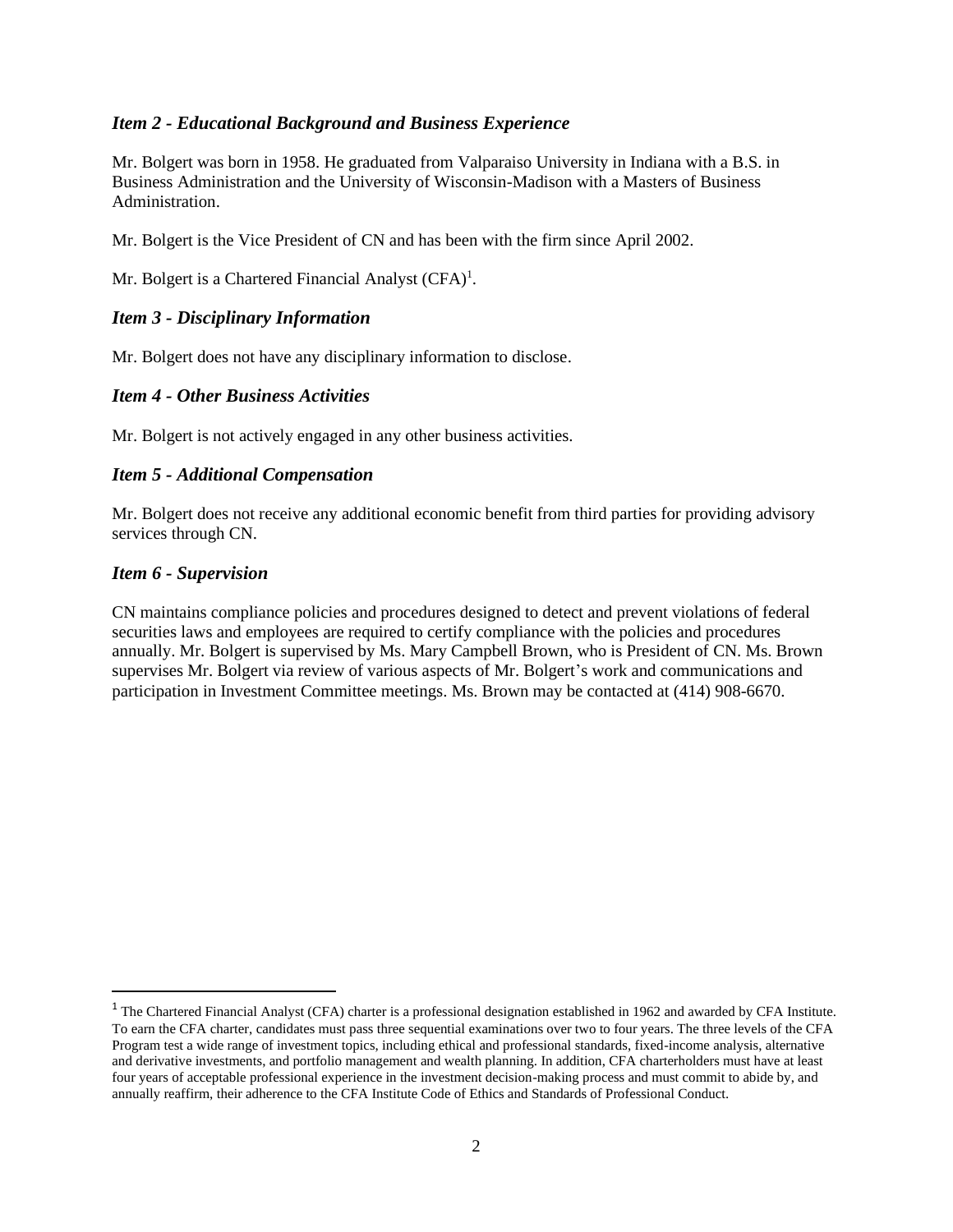### FORM ADV - PART 2B - BROCHURE SUPPLEMENT

**Rimas M. Milaitis** March 22, 2022

# CAMPBELL NEWMAN ASSET MANAGEMENT, INC. 330 East Kilbourn Avenue Suite 1125 Milwaukee, WI 53202 Phone (414) 908-6670 Fax (262) 243-7200 www.campbellnewman.com

**This brochure supplement provides information about Rimas M. Milaitis that supplements the Campbell Newman Asset Management, Inc. ("CN") brochure. You should have received a copy of that brochure. Please contact Robin Harrison if you did not receive CN's brochure or if you have any questions about the contents of this supplement.**

**Additional information about Rimas M. Milaitis (CRD No. 2853891) is available on the SEC's website at [www.adviserinfo.sec.gov](http://www.adviserinfo.sec.gov/).**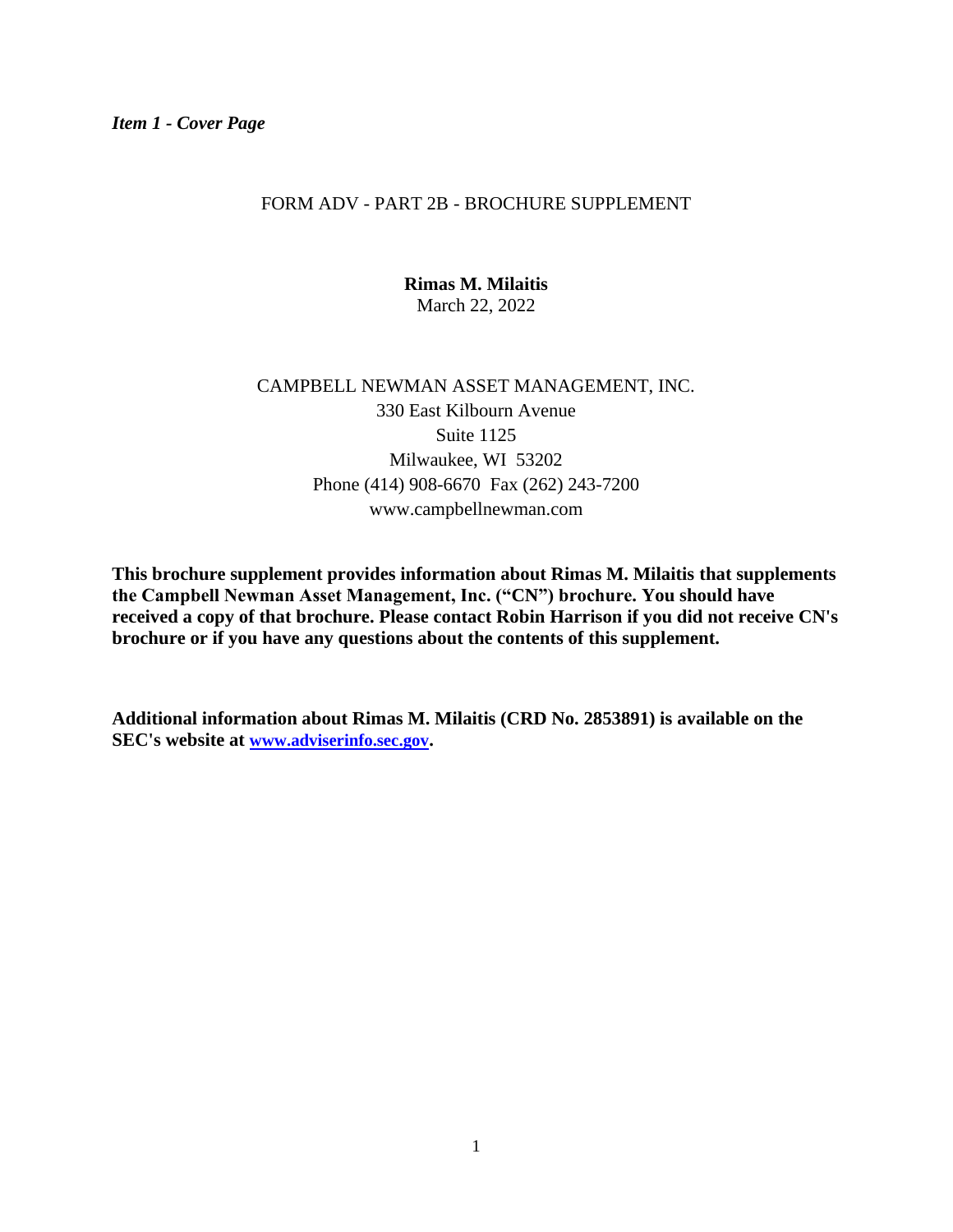Mr. Milaitis was born in 1960. He graduated from Illinois State University with a B.S. in Economics and from DePaul University, Chicago with a Master of Business Administration in Finance.

Mr. Milaitis is the Director of Research and joined CN in 2005.

### *Item 3 - Disciplinary Information*

Mr. Milaitis does not have any disciplinary information to disclose.

### *Item 4 - Other Business Activities*

Mr. Milaitis is not actively engaged in any other business activities.

### *Item 5 - Additional Compensation*

Mr. Milaitis does not receive any additional economic benefit from third parties for providing advisory services.

### *Item 6 - Supervision*

CN maintains compliance policies and procedures designed to detect and prevent violations of federal securities laws and employees are required to certify compliance with the policies and procedures annually. Mr. Milaitis is supervised by Ms. Mary Campbell Brown, who is President of CN. Ms. Brown supervises Mr. Milaitis via review of various aspects of Mr. Milaitis' work and communications and participation in Investment Committee meetings. Ms. Brown may be contacted at (414) 908-6670.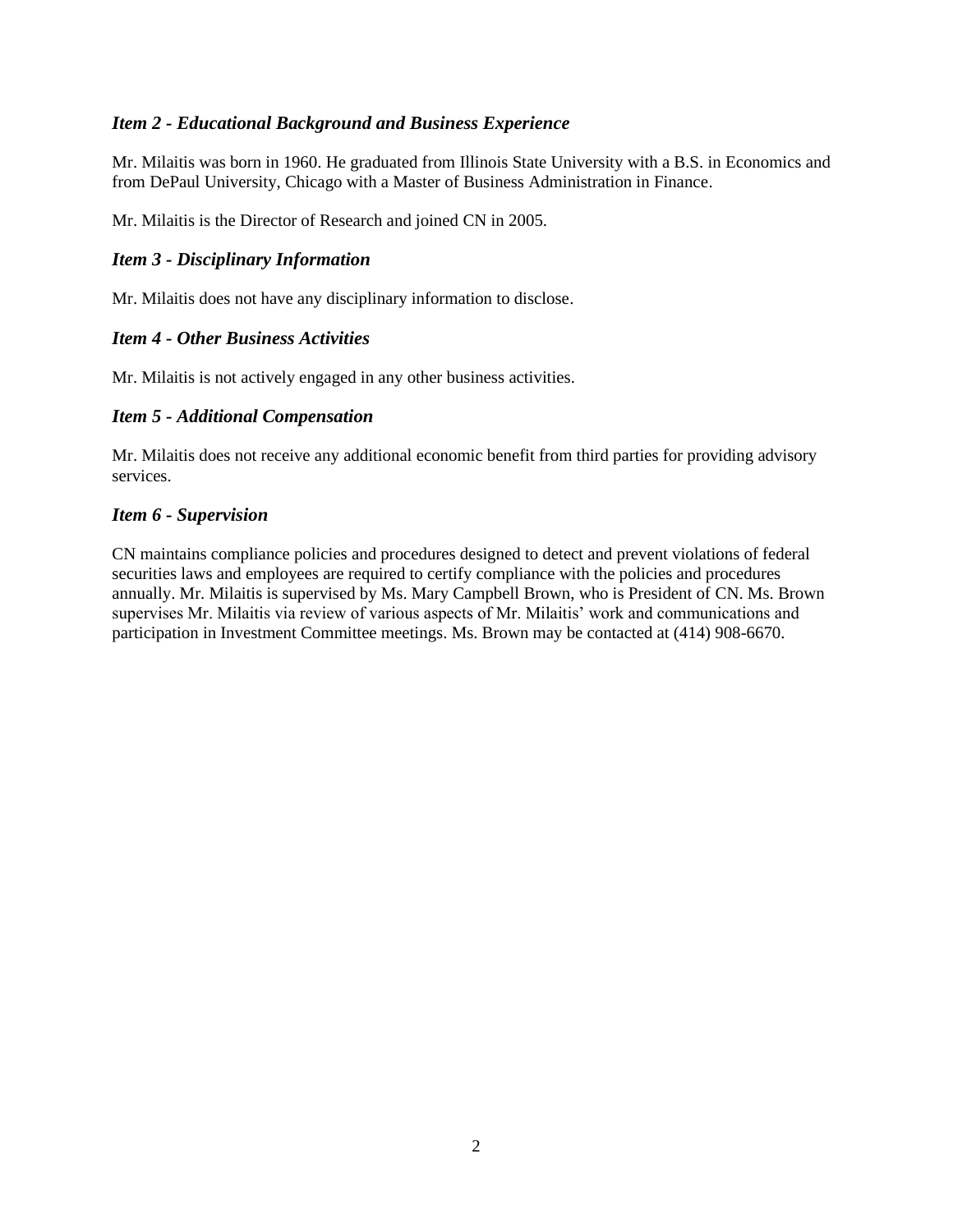### FORM ADV - PART 2B - BROCHURE SUPPLEMENT

**Robin J. Harrison** March 22, 2022

# CAMPBELL NEWMAN ASSET MANAGEMENT, INC. 330 East Kilbourn Avenue Suite 1125 Milwaukee, WI 53202 Phone (414) 908-6670 Fax (262) 243-7200 www.campbellnewman.com

**This brochure supplement provides information about Robin J. Harrison that supplements the Campbell Newman Asset Management, Inc. ("CN") brochure. You should have received a copy of that brochure. Please contact Robin Harrison if you did not receive CN's brochure or if you have any questions about the contents of this supplement.**

**Additional information about Robin J. Harrison (CRD No. 2212255) is available on the SEC's website at [www.adviserinfo.sec.gov](http://www.adviserinfo.sec.gov/).**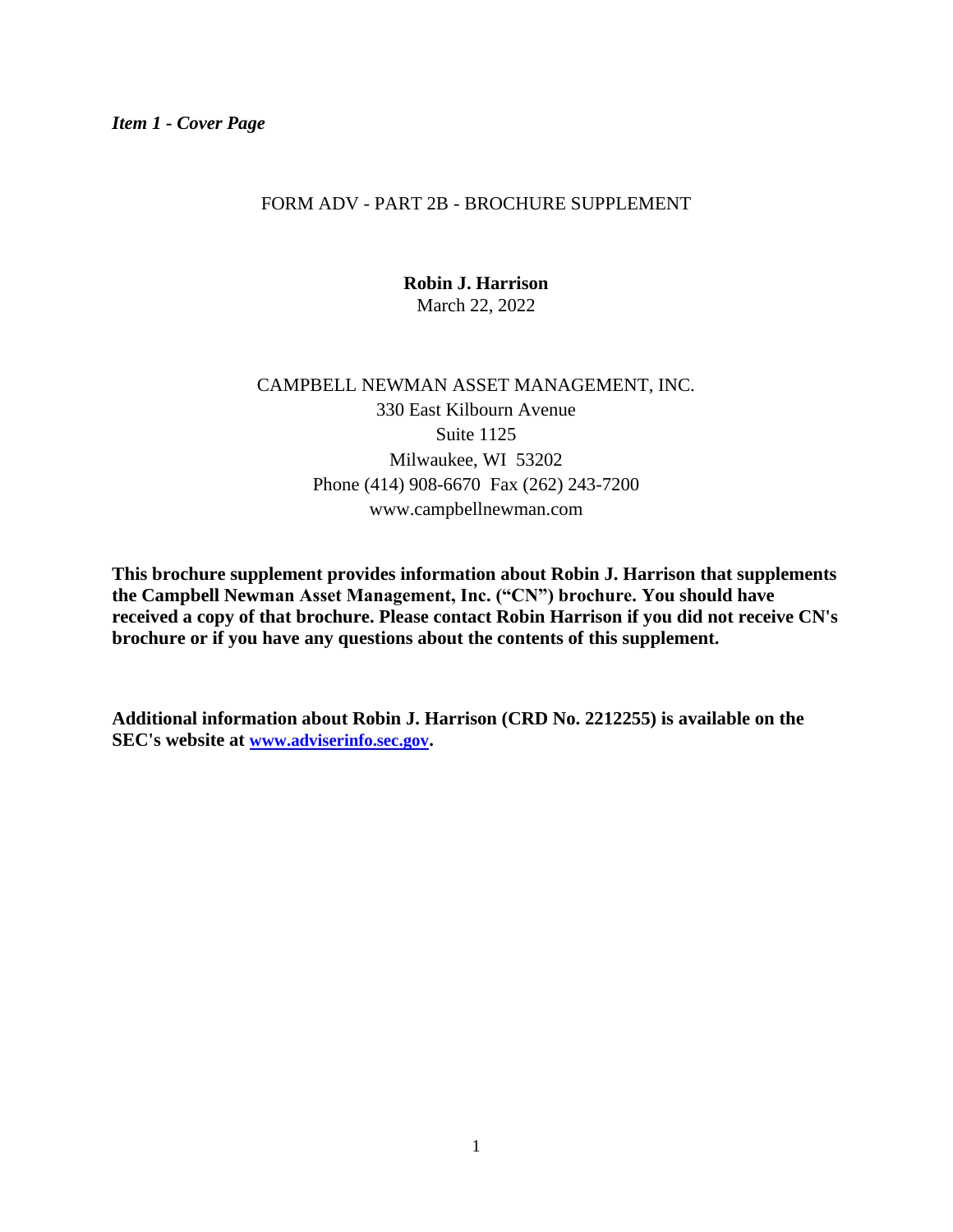Ms. Harrison was born in 1965. She graduated from Evangel University with a B.B.A. degree in Management and earned a certificate in supervisory management from Milwaukee Area Technical College in 2003. Ms. Harrison has been Chief Compliance Officer since 2010 and has been with CN since 1993.

### *Item 3 - Disciplinary Information*

Ms. Harrison does not have any disciplinary information to disclose.

### *Item 4 - Other Business Activities*

Ms. Harrison is not actively engaged in any other business activities.

### *Item 5 - Additional Compensation*

Ms. Harrison does not receive any additional economic benefit from third parties for providing advisory services.

### *Item 6 - Supervision*

CN maintains compliance policies and procedures designed to detect and prevent violations of federal securities laws and employees are required to certify compliance with the policies and procedures annually. Ms. Harrison is supervised by Ms. Mary Campbell Brown, who is President of CN. Ms. Brown supervises Ms. Harrison via review of various aspects of Ms. Harrison's work and communications. Ms. Brown may be contacted at (414) 908-6670.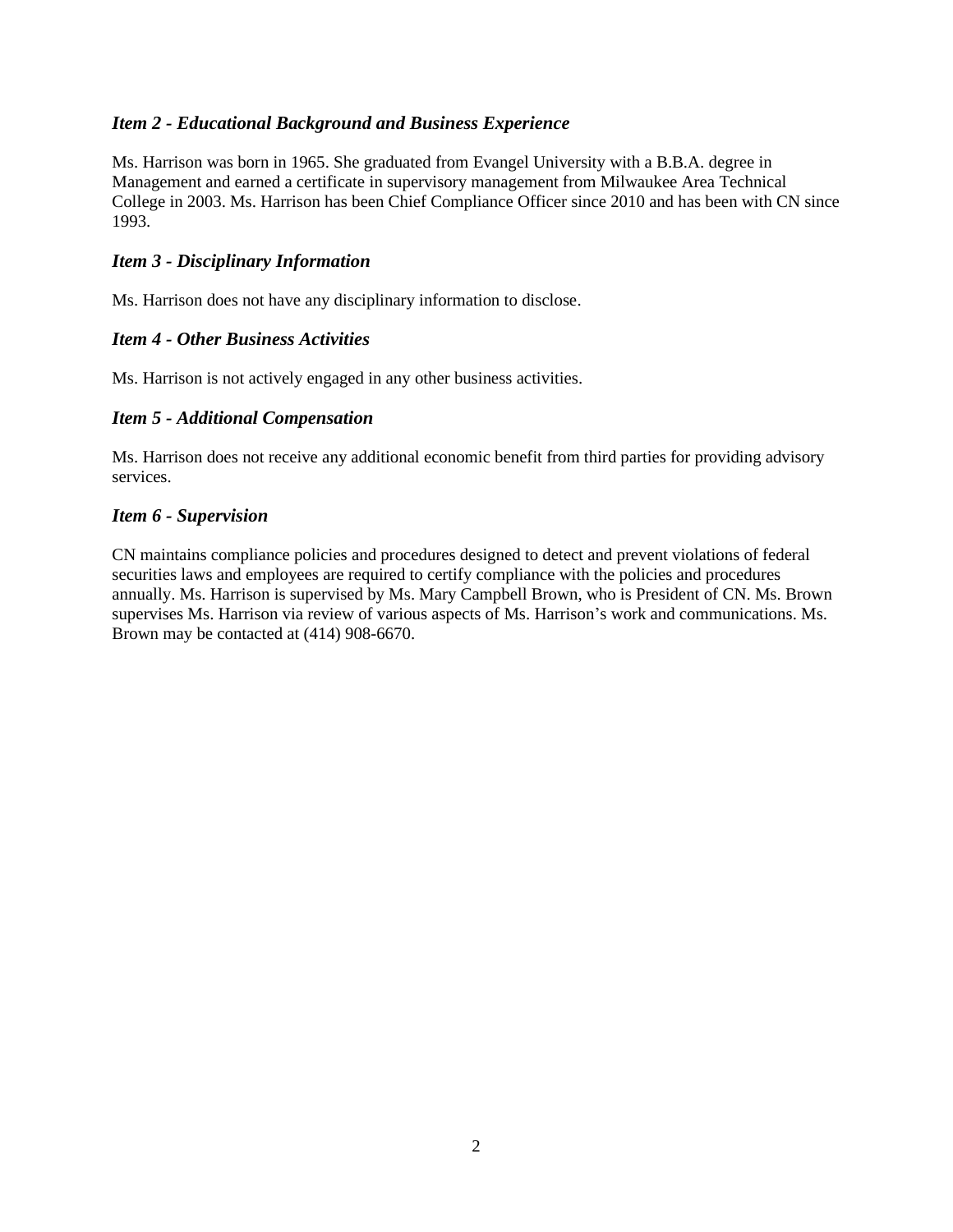### FORM ADV - PART 2B - BROCHURE SUPPLEMENT

**John C. Bonnell** March 22, 2022

# CAMPBELL NEWMAN ASSET MANAGEMENT, INC. 330 East Kilbourn Avenue Suite 1125 Milwaukee, WI 53202 Phone (414) 908-6670 Fax (262) 243-7200 www.campbellnewman.com

**This brochure supplement provides information about John C. Bonnell that supplements the Campbell Newman Asset Management, Inc. ("CN") brochure. You should have received a copy of that brochure. Please contact Robin Harrison if you did not receive CN's brochure or if you have any questions about the contents of this supplement.**

**Additional information about John C. Bonnell (CRD No. 4533472) is available on the SEC's website at [www.adviserinfo.sec.gov](http://www.adviserinfo.sec.gov/).**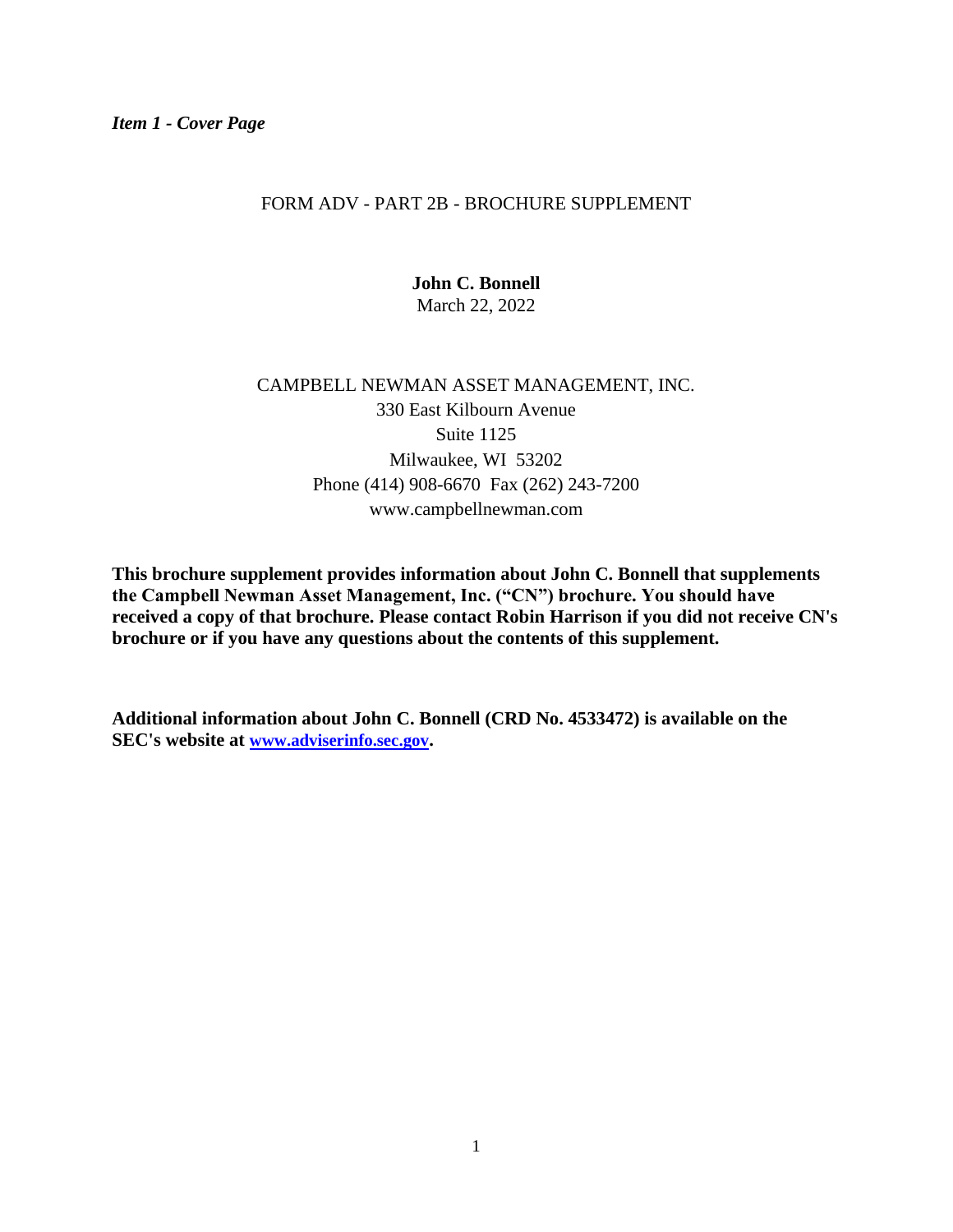Mr. Bonnell was born in 1976. He graduated from Butler University with a B.S. degree in Finance and from Loyola University, Chicago with a Master of Business Administration in Marketing.

### *Item 3 - Disciplinary Information*

Mr. Bonnell does not have any disciplinary information to disclose.

### *Item 4 - Other Business Activities*

Mr. Bonnell is not actively engaged in any other business activities.

### *Item 5 - Additional Compensation*

Mr. Bonnell does not receive any additional economic benefit from third parties for providing advisory services.

### *Item 6 - Supervision*

CN maintains compliance policies and procedures designed to detect and prevent violations of federal securities laws and employees are required to certify compliance with the policies and procedures annually. Mr. Bonnell is supervised by Ms. Mary Campbell Brown, who is President of CN. Ms. Brown supervises Mr. Bonnell via review of various aspects of Mr. Bonnells' work and communications. Ms. Brown may be contacted at (414) 908-6670.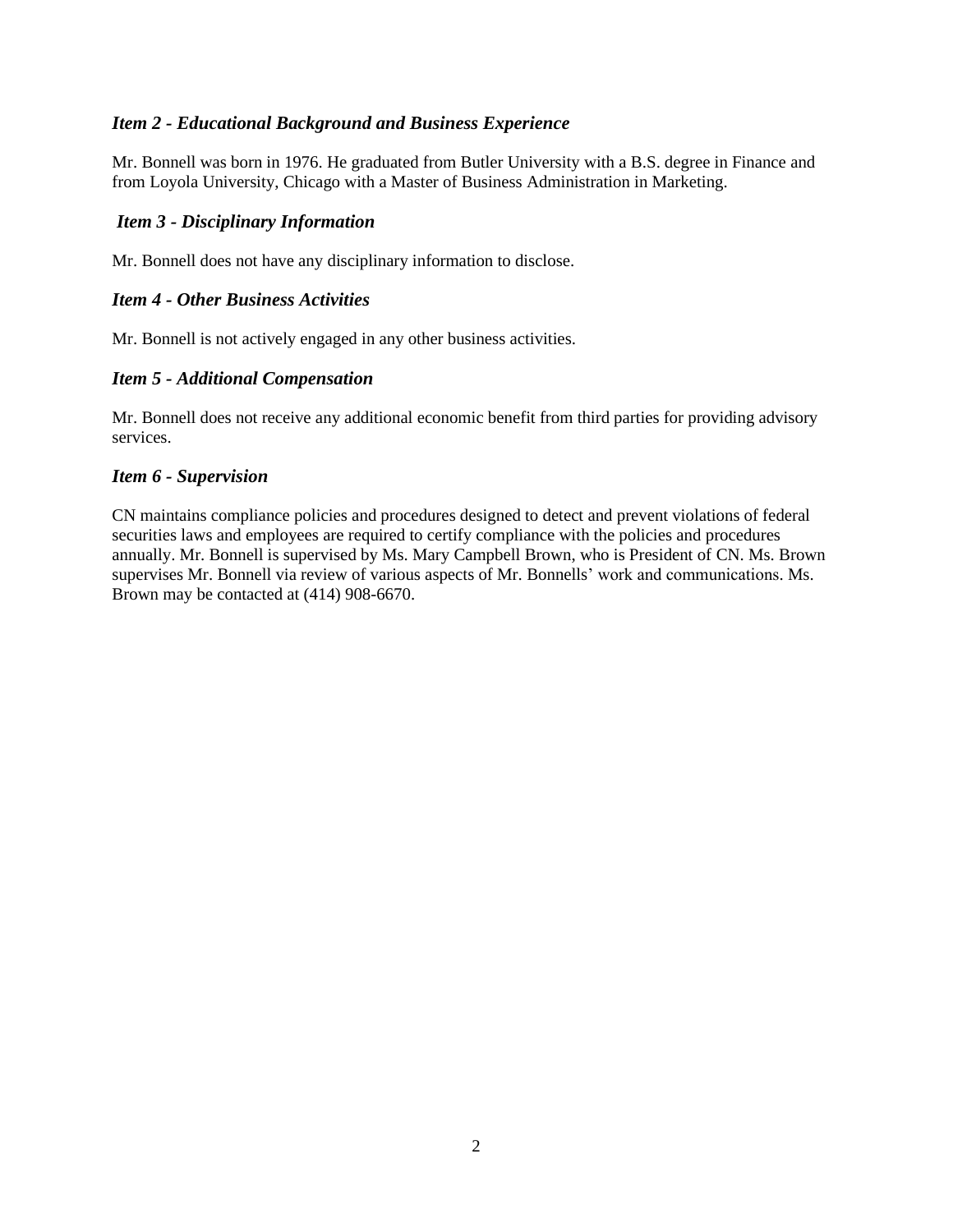### FORM ADV - PART 2B - BROCHURE SUPPLEMENT

**Mary Campbell Brown** March 22, 2022

# CAMPBELL NEWMAN ASSET MANAGEMENT, INC. 330 East Kilbourn Avenue Suite 1125 Milwaukee, WI 53202 Phone (414) 908-6670 Fax (262) 243-7200 www.campbellnewman.com

**This brochure supplement provides information about Mary C. Brown that supplements the Campbell Newman Asset Management, Inc. ("CN") brochure. You should have received a copy of that brochure. Please contact Robin Harrison if you did not receive CN's brochure or if you have any questions about the contents of this supplement.**

**Additional information about Mary C. Brown (CRD No. 4334665) is available on the SEC's website at [www.adviserinfo.sec.gov](http://www.adviserinfo.sec.gov/).**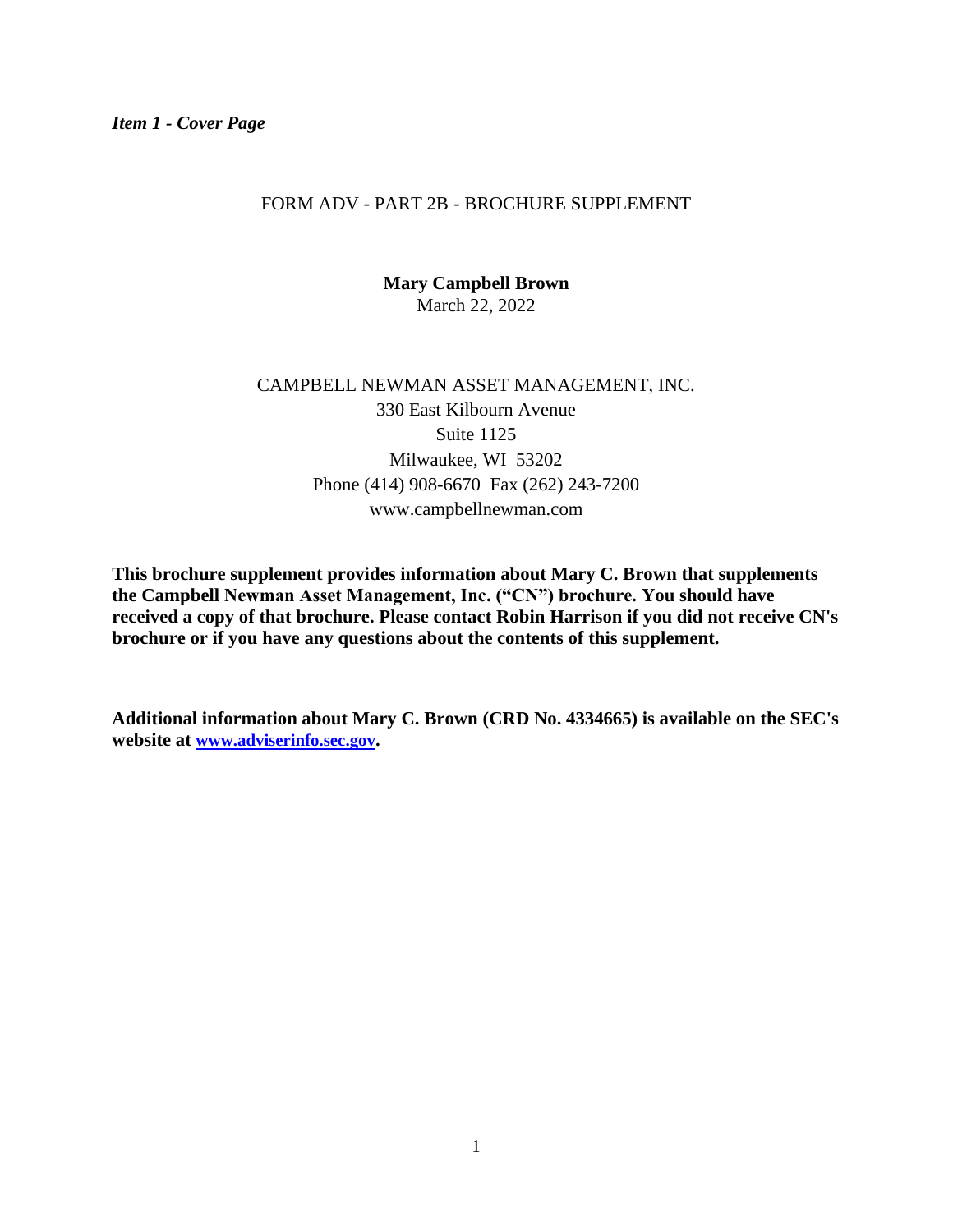Ms. Brown was born in 1962. She graduated from Wheaton College, Norton, Massachusetts with a Bachelor of Arts degree. She has been President and Director of CN since 2003 and has been with CN since 1986.

Ms. Brown is a Chartered Financial Analyst (CFA)<sup>2</sup>.

### *Item 3 - Disciplinary Information*

Ms. Brown does not have any disciplinary information to disclose.

### *Item 4 - Other Business Activities*

Ms. Brown is not actively engaged in any other business activities.

### *Item 5 - Additional Compensation*

Ms. Brown does not receive any additional economic benefit from third parties for providing advisory services.

### *Item 6 - Supervision*

Ms. Brown is President and Director of CN and is responsible for overseeing the activities of the firm. As such, she does not have a direct supervisor. In addition, she is a portfolio manager and is responsible for overseeing CN's portfolio management function. Ms. Brown is a member of the Board of Directors and the Investment Committee and this committee serves to oversee her role as portfolio manager. CN maintains a Code of Ethics, including personal trading, political contributions and conflicts of interest policies, which apply to all employees, including Ms. Brown. All personal trading and filings are overseen by Robin Harrison, CCO. Ms. Brown also submits potential personal trades for pre-clearance to Rimas Milaitis, Director of Research. In addition, CN maintains compliance policies and procedures designed to detect and prevent violations of federal securities laws and employees are required to certify compliance with the policies and procedures annually.

<sup>&</sup>lt;sup>2</sup>The Chartered Financial Analyst (CFA) charter is a professional designation established in 1962 and awarded by CFA Institute. To earn the CFA charter, candidates must pass three sequential examinations over two to four years. The three levels of the CFA Program test a wide range of investment topics, including ethical and professional standards, fixed-income analysis, alternative and derivative investments, and portfolio management and wealth planning. In addition, CFA charterholders must have at least four years of acceptable professional experience in the investment decision-making process and must commit to abide by, and annually reaffirm, their adherence to the CFA Institute Code of Ethics and Standards of Professional Conduct.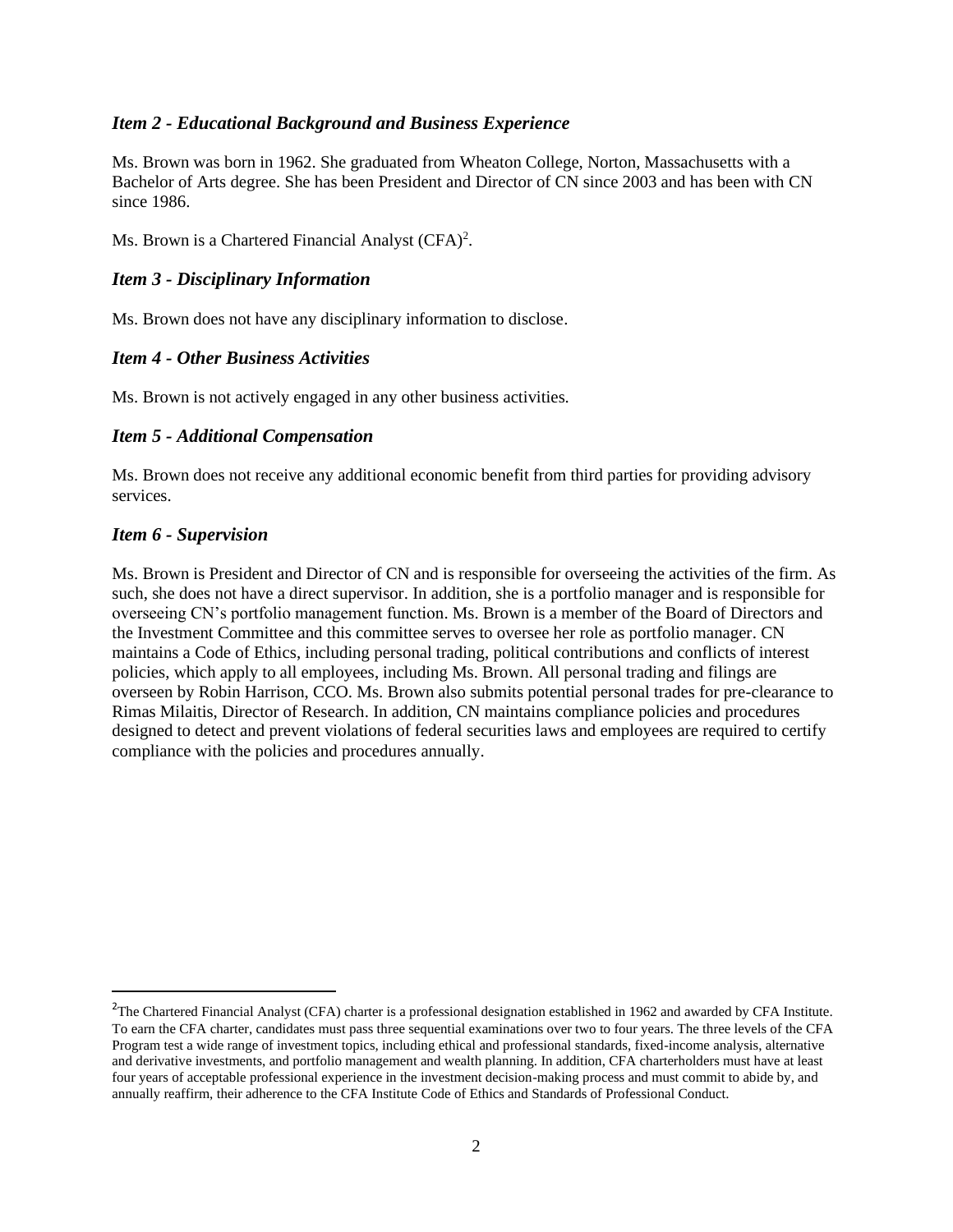### FORM ADV - PART 2B - BROCHURE SUPPLEMENT

**Jeremy A. Ellis** March 22, 2022

# CAMPBELL NEWMAN ASSET MANAGEMENT, INC. 330 East Kilbourn Avenue Suite 1125 Milwaukee, WI 53202 Phone (414) 908-6670 Fax (262) 243-7200 www.campbellnewman.com

**This brochure supplement provides information about Jeremy A. Ellis that supplements the Campbell Newman Asset Management, Inc. ("CN") brochure. You should have received a copy of that brochure. Please contact Robin Harrison if you did not receive CN's brochure or if you have any questions about the contents of this supplement.**

**Additional information about Jeremy A. Ellis (CRD No. 5964259) is available on the SEC's website at [www.adviserinfo.sec.gov](http://www.adviserinfo.sec.gov/).**